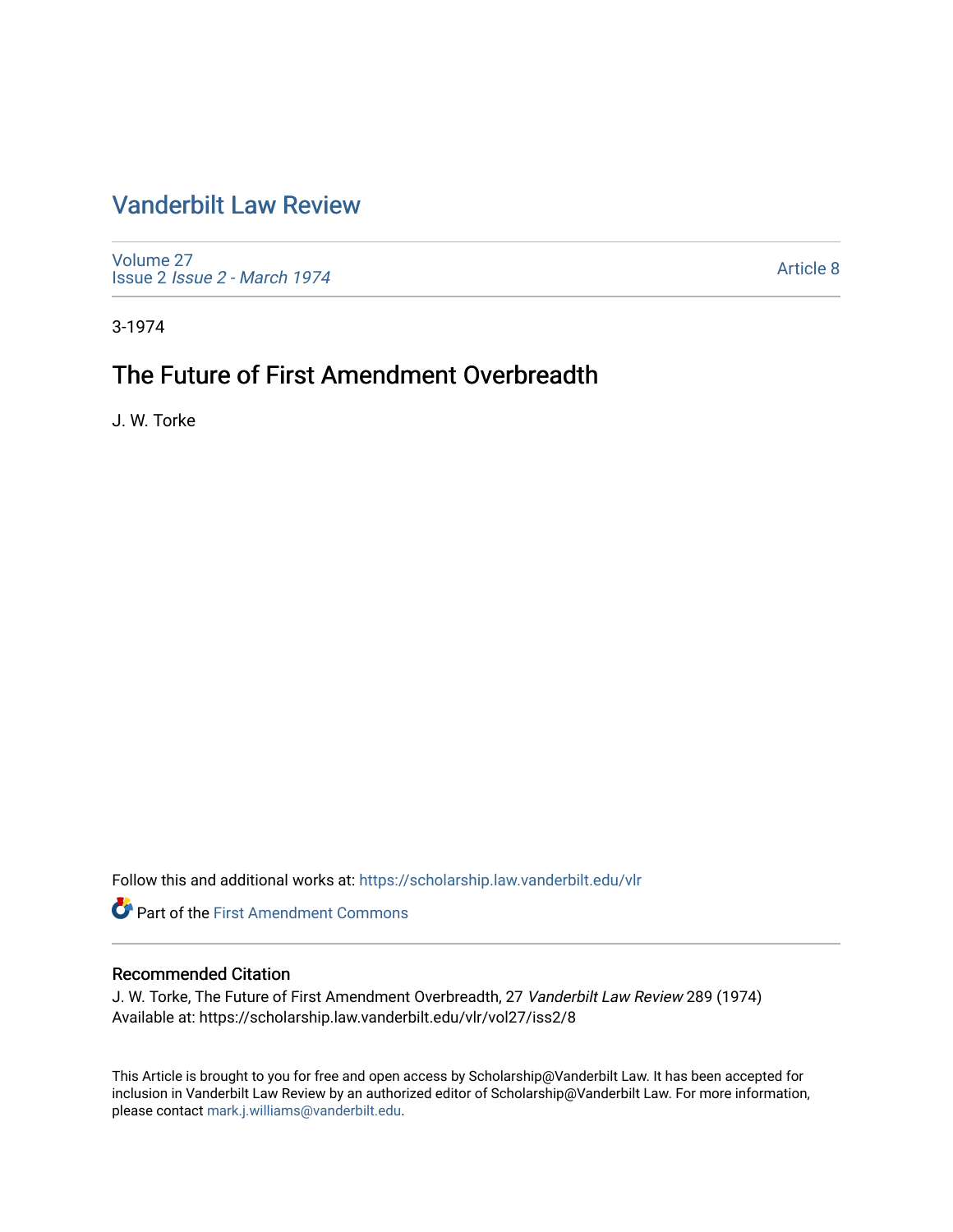# **The Future of First Amendment Overbreadth**

*J. W. Torke\**

#### I. INTRODUCTION

In *United States Civil Service Commission v. National Association of Letter Carriers,'* Mr. Justice White, writing for a six-man majority, stated that "there are limitations in the English language with respect to being both specific and manageably brief  $\ldots$  ."<sup>2</sup> The result in *Letter Carriers,* and in its companion case, *Broadrick v. Oklahoma,3* suggests that Congress and the Oklahoma Legislature had, in proscribing certain political activities of public employees, wielded that imperfect language with as much precision as could reasonably be expected. There is, of course, nothing singularly notable in the recognition that even in the area of first amendment rights something less than perfect communication is not only acceptable but inevitable. What is significant about these two opinions is the indulgence with which the Court views the legislative effort. The Court seems not only to have recognized that words are imprecise tools but also to have displayed a new willingness, absent evidence to the contrary, to rely on the good-faith administration of the restrictive schemes. In light of the immediate past, such trust may well be "a wholly unjustified retreat from fundamental and previously well-established **. . .** principles." <sup>4</sup>

*Broadrick* involved a facial challenge, on the grounds of overbreadth and vagueness, to section 818 of Oklahoma's Merit System of Personnel Administration Act,5 a statute designed to restrict the

- 4. *Id.* at **621-22** (Brennan, **J.,** dissenting).
- **5. OKLA. STAT. ANN. tit. 74,** § **818 (1965),** which provides in part:

No employee in the classified service, and no member of the Personnel Board shall, directly or indirectly, solicit, receive, or in any manner be concerned in soliciting or receiving any assessment, subscription or contribution for any political organization, candidacy, or other political purpose; and no state officer or state employee in the unclassified service shall solicit or receive any such assessment, subscription or contribution from an employee in the classified service.

No employee in the classified service shall be a member of any national, state, or local committee of a political party, or an officer or member of a committee of a partisan

289

<sup>\*</sup> Assistant Professor of Law, Indianapolis Law School, Indiana University. B.S. 1963,

**J.D. 1968,** University of Wisconsin.

**<sup>1.</sup>** 413 **U.S.** 548 **(1973).**

<sup>2.</sup> *Id.* at **578-79.**

**<sup>3.</sup>** 413 **U.S. 601 (1973).**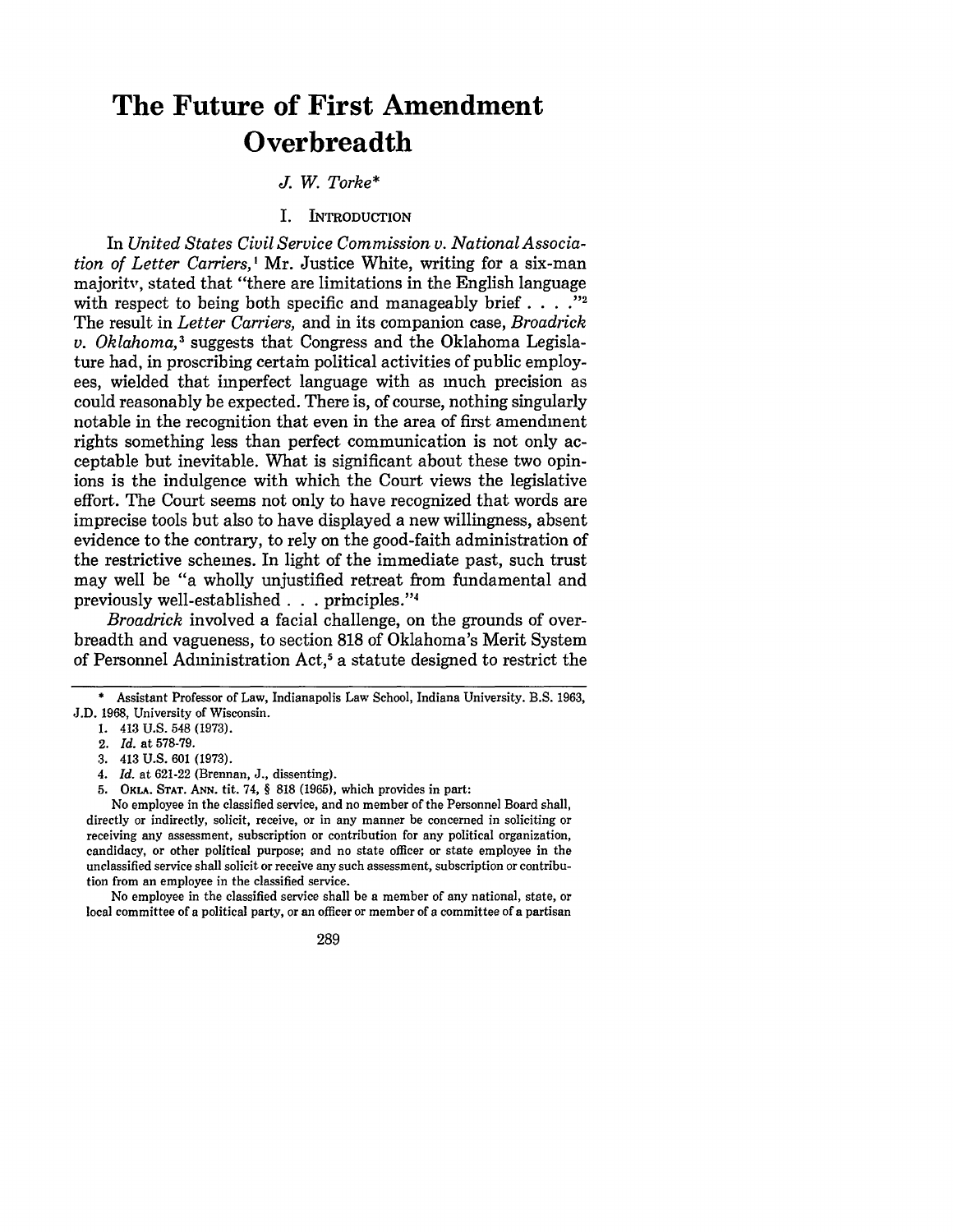political conduct of certain civil servants "in much the same manner that the Hatch Act proscribes partisan political activities of federal employees."' Noting that a procedure was available whereby a hesitant employee might obtain advance ruling on the permissibility of particular conduct,<sup> $7$ </sup> the Court held<sup>8</sup> that the provisions were neither impermissibly vague nor overbroad. Language in *Broadrick* concerning first amendment attacks on the facial validity of statutes casts considerable doubt on recent dogma regarding such challenges.

Significantly, while the *Broadrick* majority acknowledged that the State Personnel Board had interpreted the proscriptions of section 818 to include the wearing of political buttons and the display of bumper stickers, the Court reasoned that, even though the proscriptive ambit of the section might be imprecise, the uncertainty was not relevant since the actual conduct involved was fully within the "hard core" of the statute's proscription.' Appellants were prevented from asserting potentially invalid applications of the statute by the "traditional rules governing constitutional adjudication"'" that bar litigants from challenging statutes on the basis of possible invalid applications. The Court admitted, however, that it has created several notable exceptions to the "traditional rules." Thus a party is allowed to challenge potential applications (1) in cases in which individuals—not parties to a particular suit—stand to lose by

Sanctions for violation of the statute include dismissal, possible criminal sanctions, and limited state employment ineligibility. Enforcement responsibility is vested in the State Personnel Board and its appointee as State Personnel-Director. *Id. §* 819.

6. 413 U.S. at 602.

*7. Id.* at 608 n.7. The Court also commented that an employee was not, as in Keyishian v. Board of Regents, 385 U.S. 589 (1967), confronted with a hopeless maze of regulations.

8. There was a 5-man majority. Justice Douglas dissented separately. Justice Brennan, joined by Justices Stewart and Marshall, also dissented.

9. 413 U.S. at 608. Appellants had admittedly solicited campaign help and funds from fellow public workers as well as received and distributed campaign posters. Referring to the Board's proscription of buttons and bumper stickers, the Court noted:

It may be that such restrictions are impermissible and that the § 818 may be susceptible

of some other improper applications. But, as presently construed, we do not believe that § 818 must be discarded *in toto* because some persons' arguably protected conduct may

or may not be caught or chilled by the statute. *Id.* at 618.

10. *Id.* at 610. In support of these "traditional rules" the Court cited, *inter alia,* Younger v. Harris, 401 U.S. 37 (1971); United States v. Raines, 362 U.S. 17 (1960); United States v. Wurzbach, 280 U.S. 396 (1930); Hatch v. Reardon, 204 U.S. 152 (1907); Marbury v. Madison, 5 U.S. (1 Cranch) 137 (1803).

political club, or a candidate for nomination or election to any paid public office, or shall take part in the management or affairs of any political party or in any political campaign, except to exercise his rights as a citizen privately to express his opinion and to cast his vote.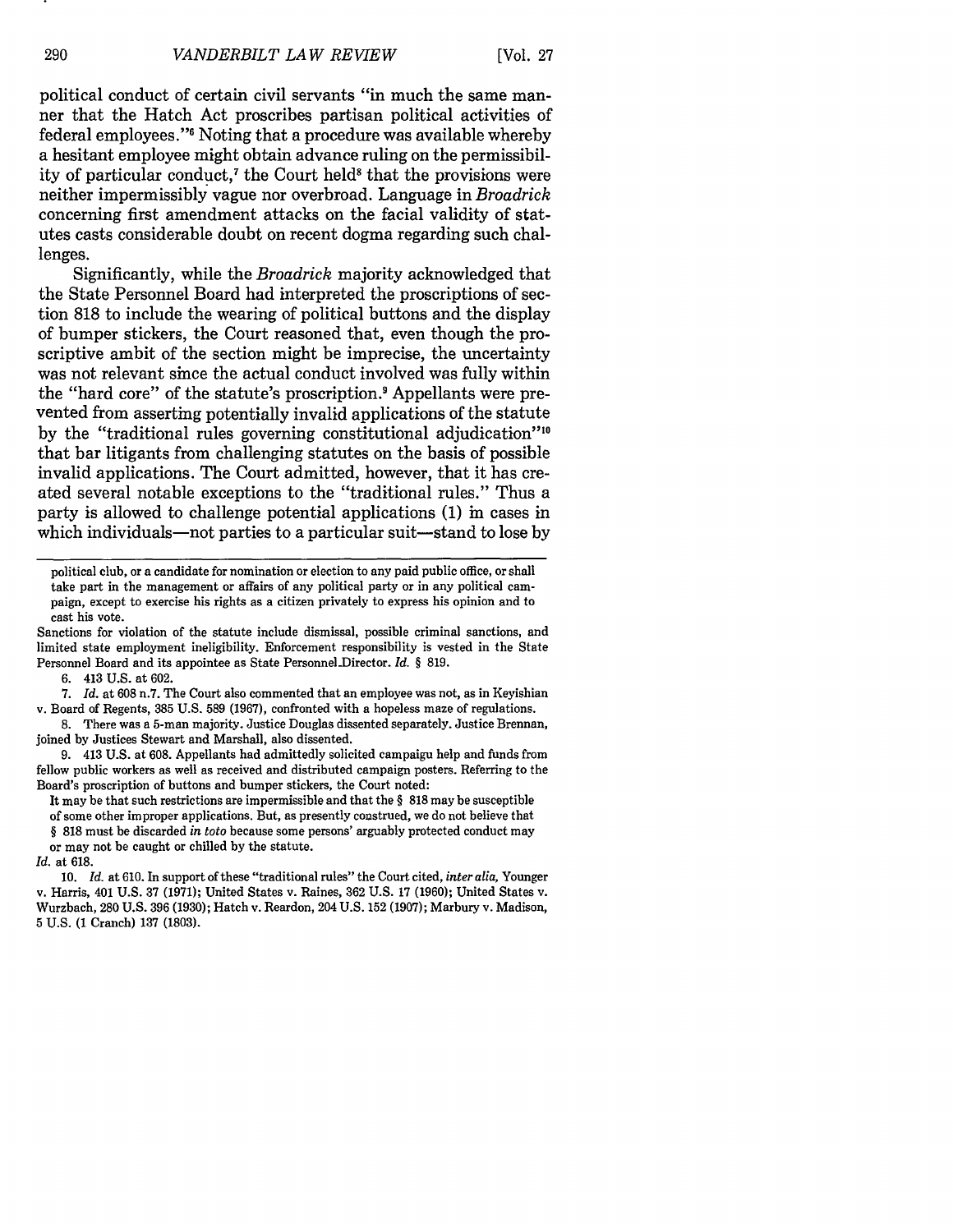dismissal of the suit and yet they "have no effective avenue of preserving their rights themselves;"<sup>11</sup> $(2)$  in cases in which there is a "judicial prediction or assumption that the statute's very existence may cause others not before the court to refrain from constitutionally protected speech or expression"<sup>12</sup> (a claim at the very center of appellants' suit in *Broadrick);* (3) in cases in which rights of association are ensnared in a broad proscriptive sweep burdening innocent association<sup>13</sup> (another claim central to appellants' case); and (4) in cases in which time, manner, and place regulations "delegated standardless discretionary power to local functionaries **... -"** Interestingly, these broad categories of cases, while cited as "exceptional" cases by the *Broadrick* majority, have of late been considered to lie at the very center of first amendment doctrine. In the face of this seeming incongruity, the Court portrayed the effect and role of the overbreadth doctrine:

The consequence of our departure from traditional rules of standing in the First Amendment area is that any enforcement of a statute thus placed at issue is totally forbidden until and unless a limiting construction of partial invalidation so narrows it as to remove the seeming threat or deterrence to constitutionally protected expression. Application of the overbreadth doctrine in this manner is, manifestly, strong medicine. It has been employed by the Court *sparingly* and only as a last resort. Facial overbreadth has not been invoked when a limiting construction has been or could be placed on the challenged statute.<sup>15</sup>

Using this assessment of principles, the Court had little trouble disposing of the appellants' claims. While noting that the discernment of overbreadth is a "matter of no little difficulty,"<sup>16</sup> the Court required that the overbreadth must "not only be real, but substantial as well **.... -,7** Moreover, the Court noted that what is substantial enough to call for a radical approach varies with the degree

13. 413 U.S. at 612, *citing inter* alia, United States v. Robel, 389 U.S. 258 (1967); Keyishian v. Board of Regents, 385 U.S. 589 (1967); Shelton v. Tucker, 364 U.S. 479 (1960).

14. 413 U.S. at 613, *citing inter alia,* Shuttlesworth v. City of Birmingham, 394 U.S. 147 (1969); Cox v. Louisiana, 379 U.S. 536 (1965); Kunz v. New York, 340 U.S. 290 (1951). Significantly, the Court makes an attempt to remove Cox v. Louisiana, 379 U.S. 536 (1965), and Edwards v. South Carolina, 372 U.S. 229 (1963), from the list of cases in which the Court used the overbreadth doctrine by pointing out that the overbreadth found in those cases was at best an alternative ground for decision.

15. 413 U.S. at 613 (emphasis added).

16. *Id.* at 615, *quoting* Coates v. City of Cincinnati, 402 U.S. 611, 617 (1971) (separate opinion of Black, J.).

17. 413 U.S. at 615.

<sup>11. 413</sup> U.S. at 611, *citing inter alia,* NAACP v. Alabama, 357 U.S. 449 (1958).

<sup>12. 413</sup> U.S. at 612, *citing inter alia,* Gooding v. Wilson, 405 U.S. 518 (1972); Cohen v. California, 403 U.S. 15 (1971); Brandenburg v. Ohio, 395 U.S. 444 (1969); Street v. New York, 394 U.S. 576 (1969).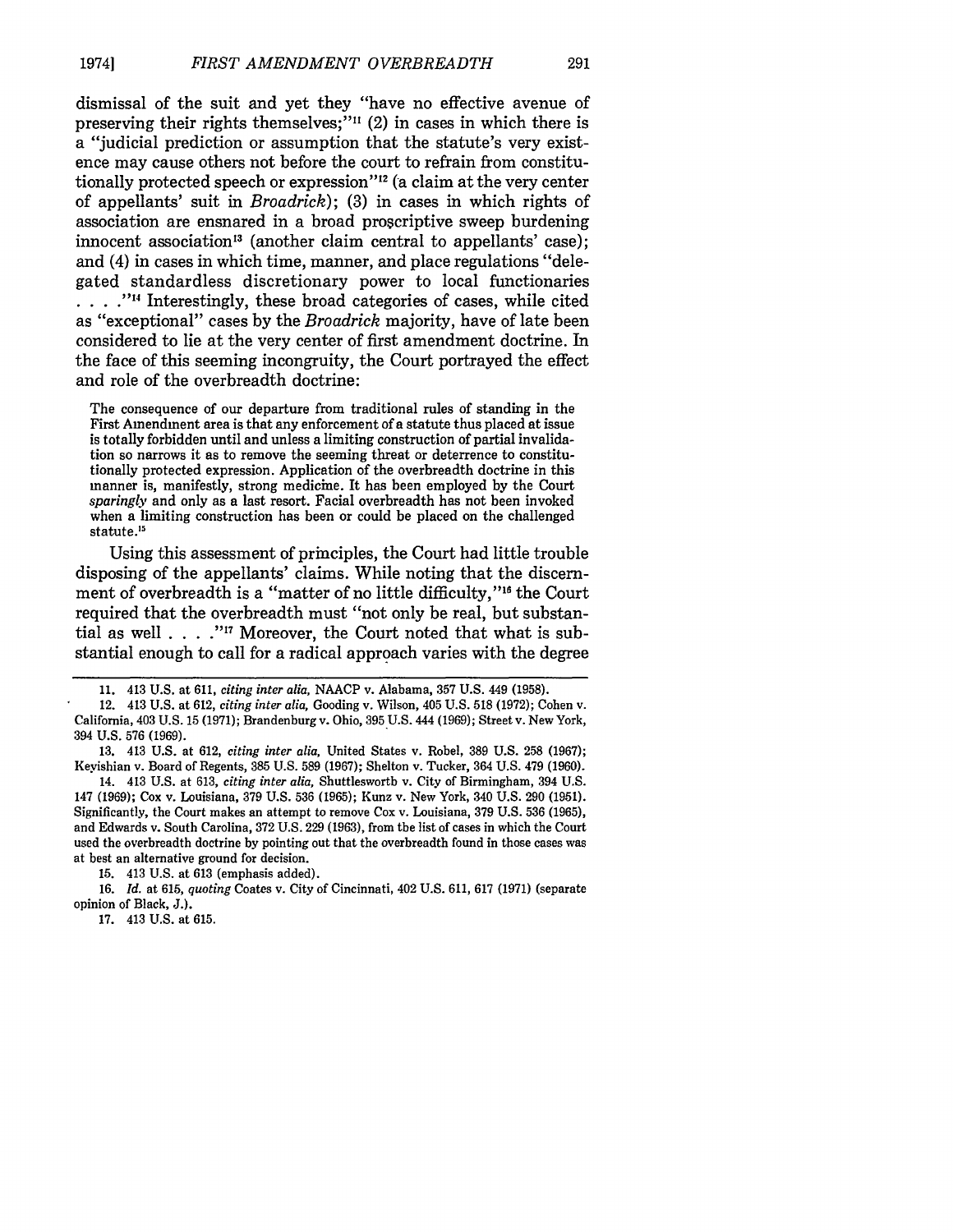to which the challenged statute points directly at speech as distinguished from conduct.<sup>18</sup>

Judged by these standards, the statute, although directed at expression, was found to be even-handed, noncensorial, and neutral, while aimed at "a substantial spectrum of conduct that is as manifestly subject to state regulation as the public peace or criminal trespass."<sup>19</sup> Relying on the "authoritative pronouncements" of the State Personnel Board and the State Attorney General construing section 818 as barring only partisan political activity,<sup>20</sup> the Court rejected appellant's overbreadth argument. Furthermore, reasoning that "a federal court must determine what a state statute means before it can judge its facial constitutionality,"<sup>21</sup> the Court, apparently opting for an "as applied" approach, concluded that whatever defect "may exist should be cured through case-by-case analysis of the fact situations to which its sanctions, assertedly, may not be applied."<sup>22</sup>

In the companion to *Broadrick, Letter Carriers,* the Court upheld a parallel challenge to section 9(a) of the Hatch Act.<sup>23</sup> Although the *Letter Carriers* opinion contains less general discussion of overbreadth doctrine, its tenor is likewise one of faith in officials entrusted with administration. The majority demonstrated a readiness to look beyond the face of the statute to the regulations, which, however complex or numerous, appeared to the Court to evidence consistent good faith. While the dissenting justices in both cases $24$ differed on the reach of first amendment protection, they seemed

19. 413 U.S. at 616, *citing* United States Civil Serv. Comm'n v. National Ass'n of Letter Carriers, 413 U.S. 548 (1973), and United Pub. Workers v. Mitchell, 330 U.S. 75 (1947).

21. 413 U.S. at 617 n.16.

22. *Id.* at 615-16.

23. 5 U.S.C. § 7324 (1970), which provides in part:

(a) An employee in an Executive agency or an individual employed by the government of the District of Columbia may not-

**(1)** use his official authority or influence for the purpose of interfering with or affecting the result of an election; or

(2) take an active part in political management or in political campaigns.

For the purpose of this subsection, the phrase "an active part in political management or in political campaigns" means those acts of political management or political campaigning which were prohibited on the part of employees in the competitive service before July **19,** 1940, **by** determinations of the Civil Service Commission under the rules prescribed **by** the President.

24. Justices Douglas, Brennan, and Marshall dissented in both cases. Justice Stewart dissented in *Broadrick* but joined the majority in *Letter Carriers.*

**<sup>18.</sup>** *Id.* at 613-14. In his dissent, Justice Brennan remarks that any speech/conduct dichotomy in the overbreadth doctrine was expressly rejected in Coates v. City of Cincinnati, 4402 U.S. 611 (1971). *See* 413 U.S. at 631-33 (Brennan, J., dissenting).

<sup>20. 413</sup> U.S. at 617-18. *See* note 9 *supra.*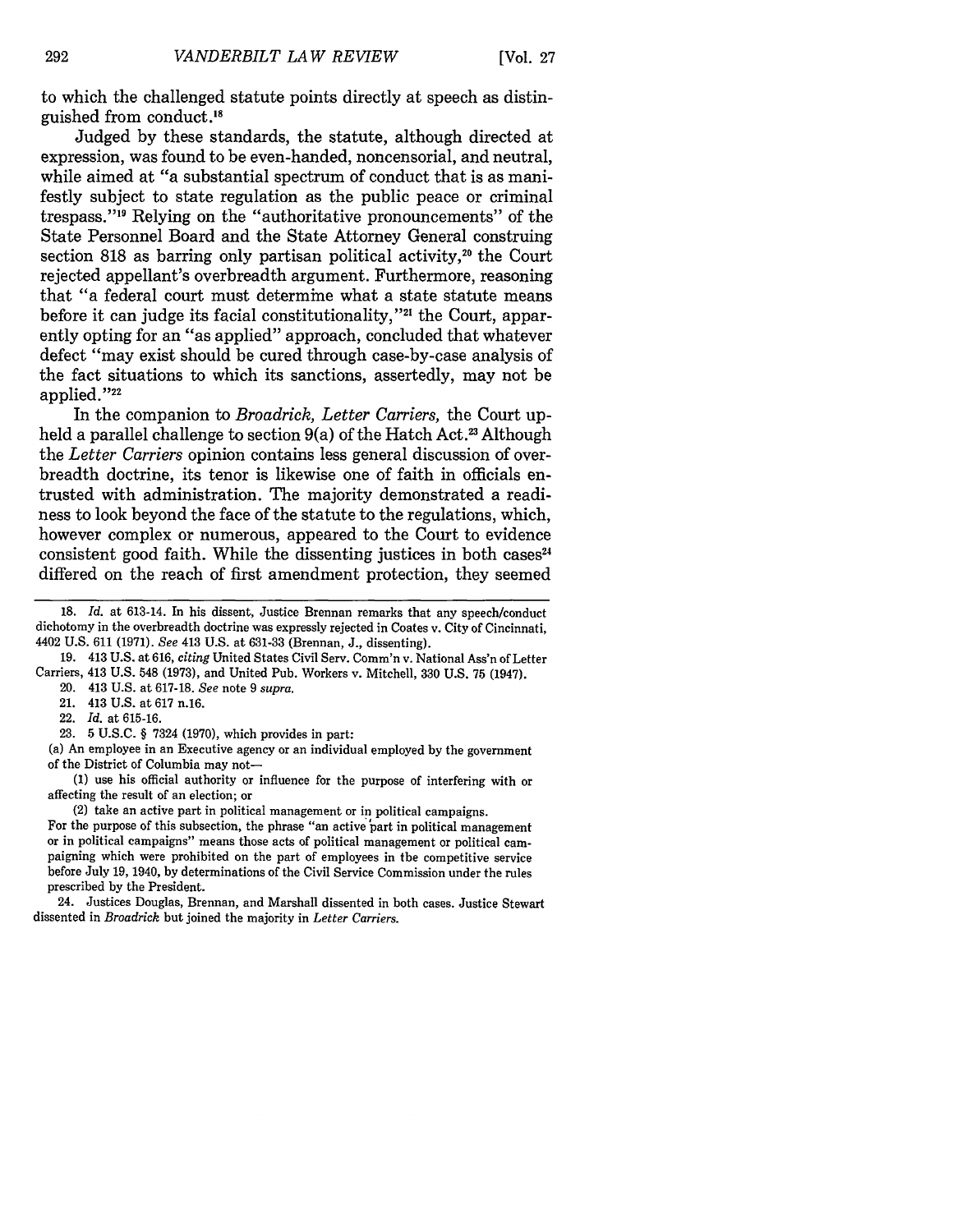most startled by the majority's disquietingly stringent view of overbreadth. *Broadrick* especially seems a revisionist approach to facial attacks in the first amendment area.

After noting briefly the "rise" of overbreadth as a jurisprudential technique, this article will describe the continuing dissatisfaction with the doctrine among certain members of the Court and will suggest that this dissatisfaction, together with the unprincipled nature of the technique, left the doctrine even at its height with a substance sufficiently plastic that "revisionism" should not be unexpected. This thesis is supported by the fact that several facets of the *Broadrick* opinion are simply straightforward developments of consistent themes of constitutional adjudication that were more submerged than abandoned during the flowering of the Warren era. The inevitable effect of *Broadrick* and *Letter Carriers* is that federal courts will now be less receptive to facial attacks, thereby relegating complainants to the good faith of state officials and a case-by-case hammering out of statutes' bounds. Furthermore, since uncontrolled discretion rather than chilling effect has been the real, if not the rhetorical, dynamic of overbreadth, a growing willingness to trust to the informed good faith of state officials will lead to a greater demand that complainants make a showing of incorrigibility not unlike the "bad faith" sought in cases like *Younger v. Harris.25* Failing such a showing, which only in extreme cases may be found in the statute itself, complainants will be forced to rest on an "as applied" attack.

#### II. RISE AND FALL OF THE OVERBREADTH DOCTRINE

We call overbroad those statutes that include constitutionally protected conduct within their proscriptive sweep.<sup>26</sup> Overbroad statutes, which may in addition suffer from the vice of vagueness, are objectionable because their invalid dimensions may discourage persons from exercising first amendment rights, and because their invalid reach vests inordinate discretion in enforcement officials, juries, and judges. These statutes may, in proper circumstances, be challenged on their face without regard to the challenger's particular conduct. If the statute is found to be overbroad, it is ruled invalid at least until an acceptable revision or limiting construction can be obtained.

<sup>25. 401</sup> U.S. 37 (1971).

<sup>26.</sup> For an exhaustive and valuable general consideration of first amendment overbreadth see Note, *The First Amendment Overbreadth Doctrine,* 83 HARV. L. REv. 844 (1970). *See also* Hobbs v. Thomposn, 448 F.2d 456 (5th Cir. 1971).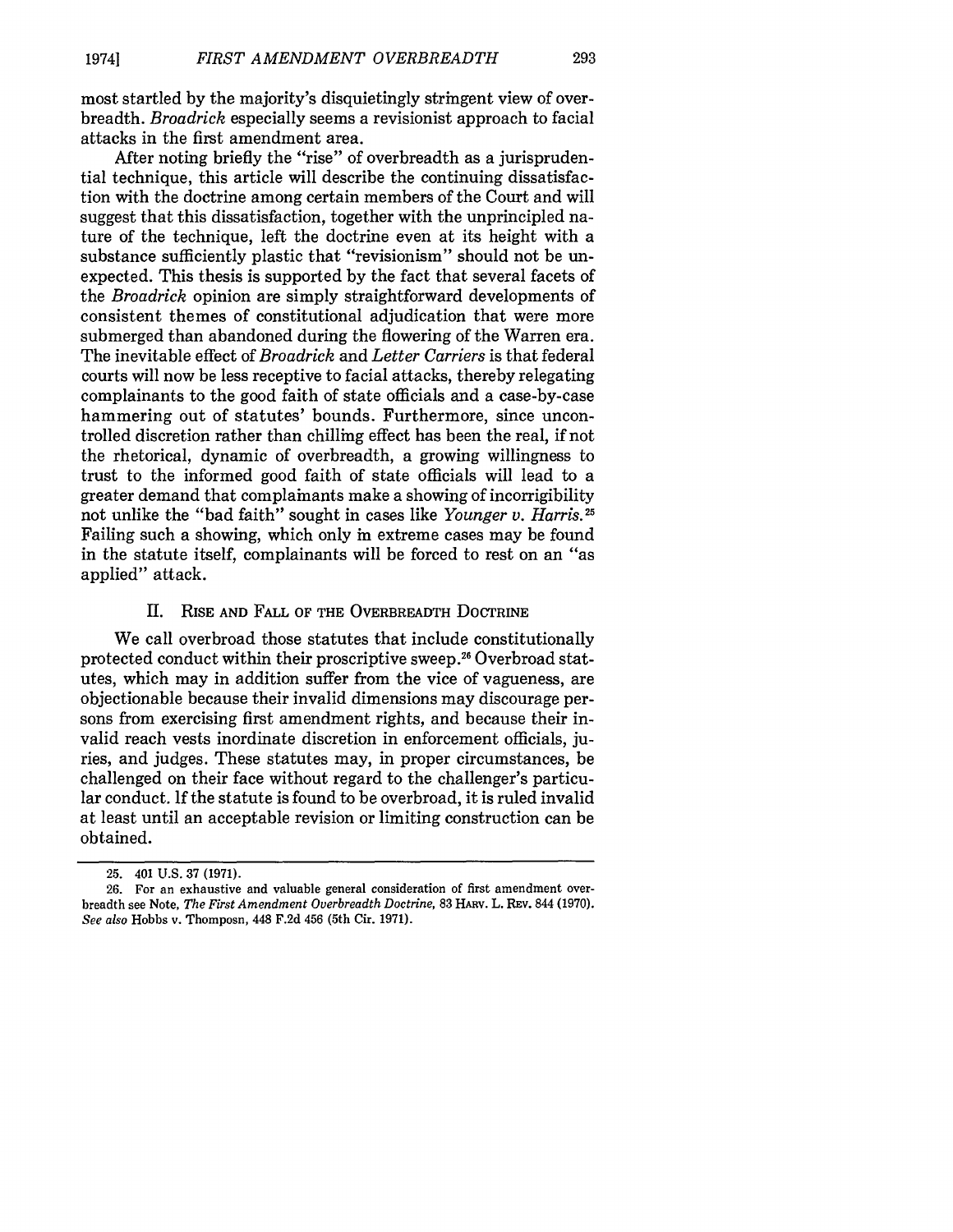Despite protestation to the contrary in *Broadrick*,<sup>27</sup> the doctrine attained great currency in the last decade and a half of first amendment litigation.<sup>28</sup> Whether its popularity stemmed from "its usefulness as a technique of deciding speech problems somewhat more indirectly, often more sketchily, than the more open confrontations of ultimate speech issues,"<sup>29</sup> or arose because "it represents one of the few common meeting grounds for the variant views of the meaning of the First Amendment,"<sup>30</sup> to describe its recent use as only "sparing"<sup>31</sup> seems clearly inaccurate.

The doctrine, however, has always had detractors.<sup>32</sup> Apart from the deviation that the doctrine permits from "traditional rules" of standing, there is inherent in the facial examination of statutes the necessity of dealing with their hypothetical application.<sup>33</sup> An even more fundamental objection has been the seemingly unprincipled nature of the decisions. To strike a statute on its face as overbroad is to say the statute goes too far, without saying how far it may **go.<sup>34</sup>** This is paradoxical since the doctrine purports to deal with the legislative means affecting, rather than the substantive dimensions

28. While the term "overbreadth" as a term of art may be considered of recent vintage, the doctrine has a healthy lineage. *See, e.g.,* Shelton v. Tucker, 364 U.S. 479 (1960); Talley v. California, 362 U.S. 60 (1960); Butler v. Michigan, 352 U.S. 380 (1957); Kunz v. New York, 340 U.S. 290 (1951); Saia v. New York, 334 U.S. 558 (1948); Martin v. City of Struthers, 319 U.S. 141 (1943); Cantwell v. Connecticut, 310 U.S. 296 (1940); Thornhill v. Alabama, 310 U.S. 88 (1940); Hague v. C.I.O., 307 U.S. 496 (1939); Lanzetta v. New Jersey, 306 U.S. 451 (1939); Lovell v. City of Griffin, 303 U.S. 444 (1938); Smith v. Cahoon, 203 U.S. 553 (1931). Nevertheless, as cases cited in the text indicate, the technique reached fullest use in the 1960's.

29. **G. GUNTHER** & **N.** DOWLING, CASES **AND MATERIALS ON** CONSTITUTIONAL **LAW** 1132 (8th ed. 1970).

**30.** Israel, *Elbrandt v. Russell: The Demise of the Oath,* 1966 Sup. CT. REV. 193, 217.

**31.** *See* text accompanying note **15** *supra.*

**32.** *See, e.g.,* Rosenfeld v. New Jersey, 408 U.S. 901, 903 (1972) (Powell, J., dissenting); Gooding v. Wilson, 405 U.S. 518, **528,** 534 **(1972)** (Burger, C. J., & Blackmun, **J.,** dissenting separately); Shelton v. Tucker, 364 U.S. 479, 496 (1960) (Harlan, J., dissenting); Kunz v. New York, 340 U.S. 290, **295 (1951)** (Jackson, J., dissenting).

**33.** *See, e.g.,* Elfbrandt v. Russell, 384 U.S. 11 (1966). In considering the alleged overbreadth of an Arizona public employees' oath, Justice Douglas, speaking for the Court, asks: "Would a teacher be safe and secure in going to a Pugwash Conference?" *Id.* **at** 17.

34. Justice Jackson observed in a dissenting opinion:

**Of** course, standards for administrative action are always desirable, and the more exact the better. But I do not see how this Court can condemn municipal ordinances for not setting forth comprehensive First Amendment standards. This Court never has announced what those standards must be, it does not now say what they are, and it is not **clear** that any majority could agree on them. In no field are there more numerous individual opinions among the Justices. **...**

**....** It seems hypercritical to strike down local laws on their faces for want of standards when we have no standards.

Kunz v. New York, 340 U.S. 290, 308-09 (1951).

**<sup>27.</sup>** *See* quoted text accompanying note 15 *supra.*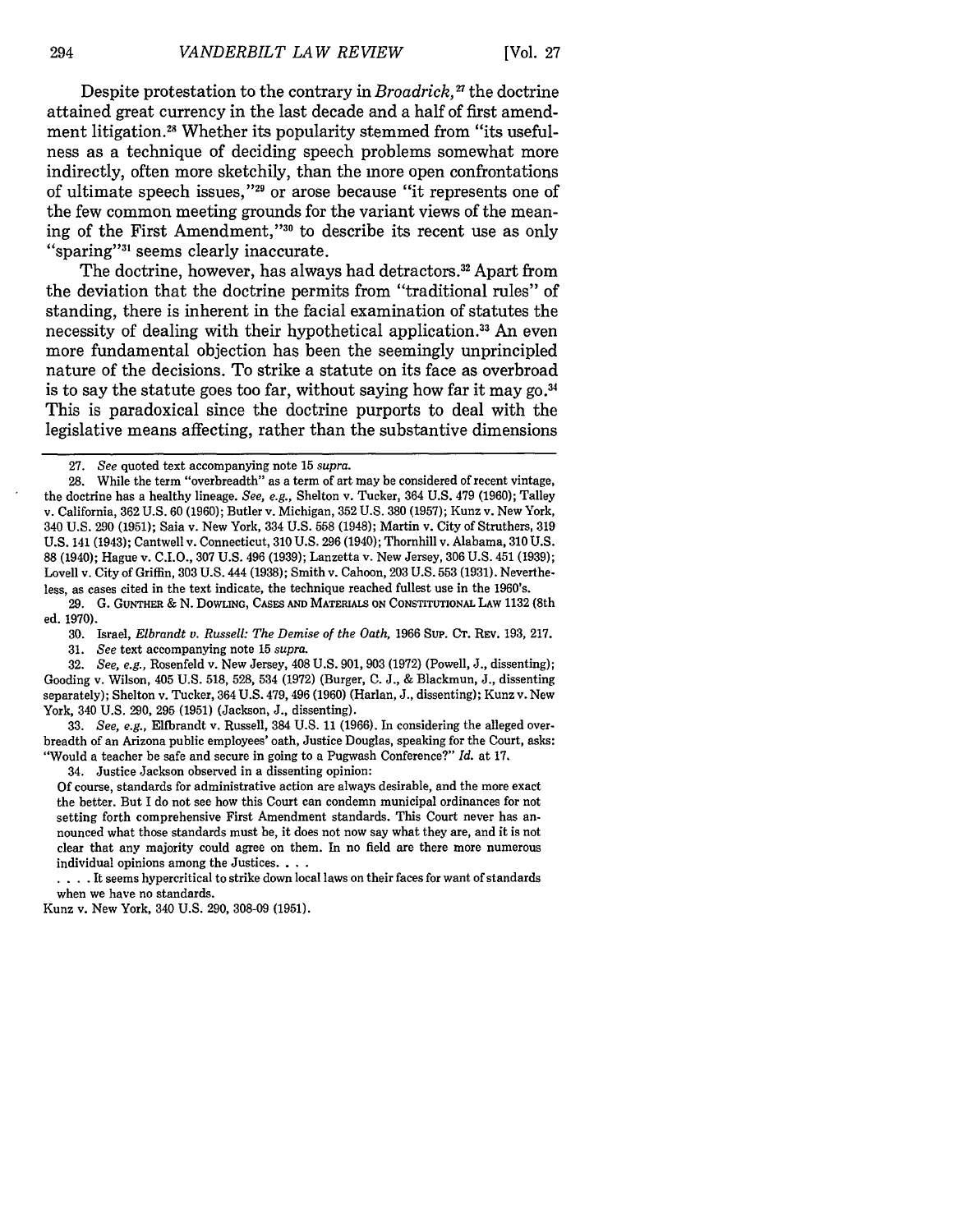of, first amendment liberties; yet invalidation of a statute because it sweeps protected conduct within its scope necessarily requires determining which expression is constitutionally protected and which is not. If that determination can be made, why should it not be stated?

295

### *A. Rationale, Corollaries, and Gaps*

Whatever its virtues or currency, overbreadth remains an impressionistic doctrine, often so vague and flexible as to be guilty of the very vice it condemns.<sup>35</sup> The vagueness is reflected in the duality of rationales underlying overbreadth. The rhetoric of some decisions has emphasized the danger that a statute will chill the exercise of first amendment freedoms "almost as potently as the actual application of sanctions . **. . ."I** Moreover, some commentators appear to have concluded that the "chilling effect" is the central dynamic of the technique.<sup>37</sup> It is clear, however, that a second rationale exists, based on the concern that an impermissible delegation of authority opens the danger of "selective enforcement against unpopular causes."38

The proposition that the danger of chilling first amendment freedom is the key rationale of overbreadth, and that impermissible delegation plays only a minor supportive theme, fails to survive a survey of the cases **.3** Moreover, the Court's willingness to allow a subsequent restrictive reading effectively to dispel allegations of unconstitutional overbreadth further undermines the logic of that argument. If the complaining party can be frustrated by a narrowing interpretation occurring after the chill, it must be assumed that this peril is not alone sufficient to invalidate the statute." Thus in Cox

38. NAACP v. Button, 371 U.S. 415, 435 (1963). This peril results not only from police and prosecutorial discretion, but it is also present in the courtroom, where a lack of hard standards may breed abuse or uncertainty. *See, e.g.,* Gregory v. Chicago, 394 U.S. 111 (1969); Street v. New York, 394 U.S. 576 (1969); Stromberg v. California, 283 U.S. 359 (1931).

39. *See* Shuttlesworth v. City of Birmingham, 394 U.S. 147 (1969); Dombrowski v. Pfister, 380 U.S. 479 (1965); Cox v. New Hampshire, 312 U.S. 569 (1941).

40. In addition, there is a troublesome incongruity in that a defendant alleging overbreadth demonstrates by his very presence that he has not been chilled. Generally, however,

<sup>35.</sup> It, or its close cousin, vagueness has been characterized as "inherently perplexing" and "necessarily subjective." Collings, *Unconstitutional Uncertainty-An Appraisal,* 40 **CORNELL** L.Q. 195 (1955). Cases applying the doctrine have been described as most notable because of "their almost habitual lack of informing reasoning." Note, *The Void-for-Vagueness Doctrine in the Supreme Court,* 109 U. **PA.** L. REv. 67, 70-71 (1960).

<sup>36.</sup> NAACP v. Button, 371 U.S. 415, 433 (1963).

<sup>37.</sup> *See, e.g.,* Note, *supra* note 26, at 853. *See also* Note, *The Chilling Effect in Constitutional Law,* 69 **COLUM.** L. REv. **808** (1969).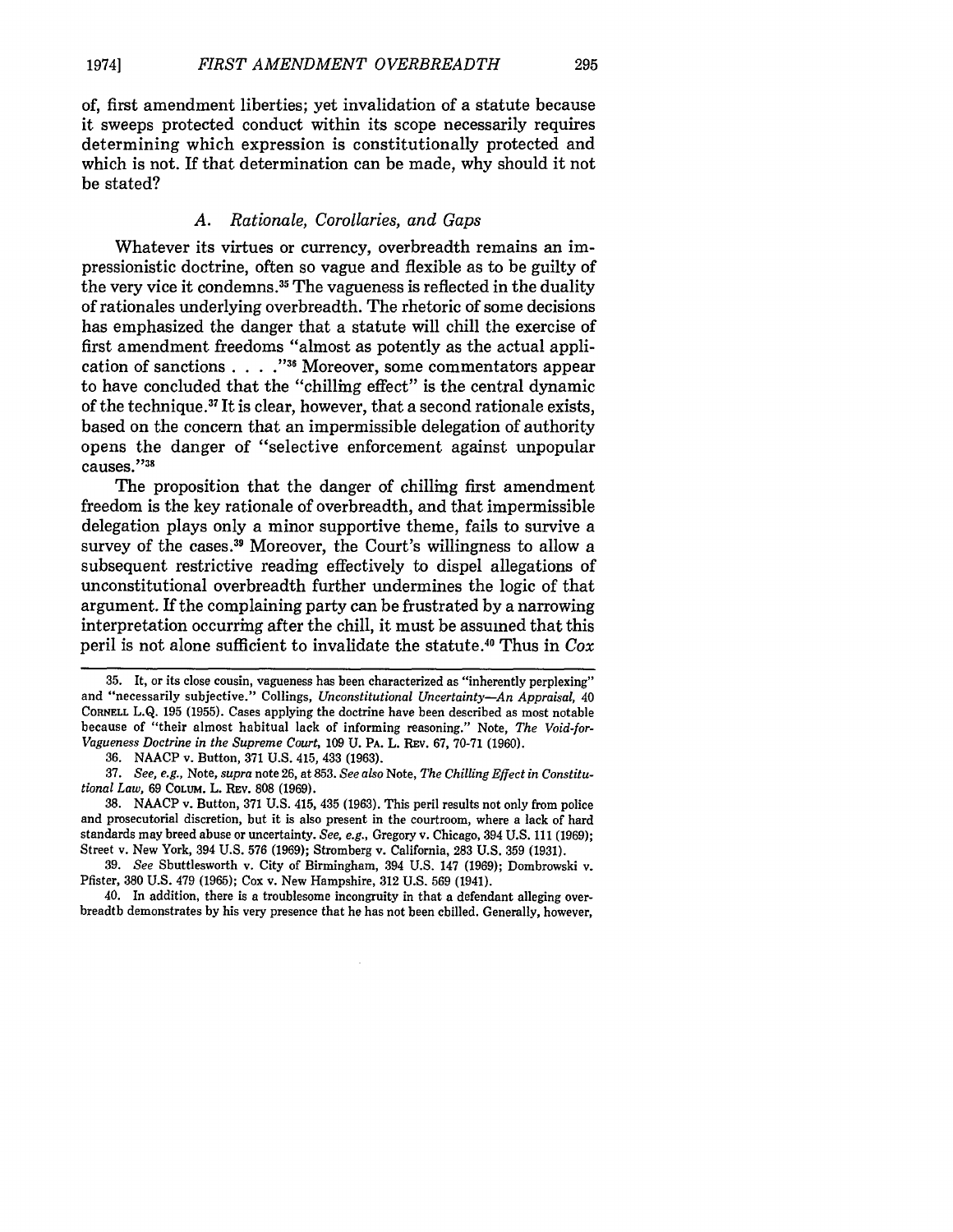*v. New Hampshire,4'* it was determined that a party claiming relief on the basis of an overly broad licensing statute lost his claim when during the state litigation the state court had the constitutional wisdom to construe the statute narrowly. Clearly the subsequent narrow statutory construction was determinative in *Cox,* since the statute involved was very similar to another statute held overbroad only a few years earlier.<sup>42</sup> Furthermore, numerous cases<sup>43</sup> have employed the *Cox* rationale and echoed the observation that "the defendant, at the time he acted, was chargeable with knowledge of the scope of subsequent interpretation."44

It should be noted, however, that there are certain particularly offensive statutes that a subsequent constitutional interpretation apparently will not rehabilitate. Thus, "infringement of First Amendment rights will not be cured if the narrowing construction is so unforeseeable that men of common intelligence could not have

41. 312 U.S. 569 (1941).

In Samuels v. Mackell, 288 F. Supp. 348 (S.D.N.Y. 1968), *aff'd,* 401 U.S. 66 (1971), the district court expressed approval of *Epton;* the Supreme Court, however, affirmed on other grounds. As recently as 1972 the Court held a Kentucky defendant to have anticipated the narrowing construction hammered out in his prosecution. Colten v. Kentucky, 407 U.S. 104 (1972). *See* Brandenburg v. Ohio, 395 U.S. 444, 448-49 (1969), in which the majority noted that the statute had not been sufficiently narrowed by the indictment or the trial court's instructions to save it from its facial defects. If a trial court fails to restrict the statute, a later appellate restriction will not save it. *See, e.g.,* Ashton v. Kentucky, 384 U.S. 195 (1966).

43. *E.g.,* Lovell v. Griffin, 303 U.S. 444 (1938). *See* Scales v. United States, 367 U.S. 203 (1961); Poulos v. New Hampshire, 345 U.S. 563 (1952).

44. Winter v. New York, 333 U.S. 507, 514-15 (1948).

296

the "transcendent value" of constitutionally protected expression has been deemed sufficient to justify allowing attacks on overly broad statutes without a requirement that the persons making the challenges demonstrate that they were chilled. Gooding v. Wilson, 405 U.S. 518, 521 (1972), *citing* Dombrowski v. Pfister, **380** U.S. 479, 486 (1965). The plaintiff is thus a representative of the more timid public. The "hard core" defendant, however, has not always been given standing to assert the rights of individuals who are not parties. *See, e.g.,* Dombrowski v. Pfister, 380 U.S. 479 (1965). Most recently, a plaintiff's lack of fear has been used against him. *See* Laird v. Tatum, 408 U.S. 1 (1972), in which the Court suggests that plaintiffs' temerity belies the "personal stake" in the outcome that complainants must demonstrate. Such a view, carried to an extreme, would prevent virtually all overbreadth challenges.

<sup>42.</sup> A notable state court case in this respect is *People v. Epton,* in which defendant challenged an attempt to apply the New York Criminal anarchy laws to his arguably privileged conduct. 19 N.Y.2d 496, 227 N.E.2d 289, 281 N.Y.S.2d 9 (1967), *cert. denied,* 390 U.S. 29 (1968). The statutes involved were those upheld in Gitlow v. New York, 268 U.S. 652 (1925), but which, in light of intervening doctrine, were admittedly invalid as previously interpreted. The New York court reconstrued the statute using modem doctrine and held the defendant to be subject to the statute's proscriptions, the new limits of which he was bound to have anticipated. The court presumed that the legislature intended to pass a constitutional statute regardless of changing doctrine and noted, over a vigorous dissent, that defendant was not without guidance because he had the benefit of supervening United States Supreme Court decisions regarding similar statutes.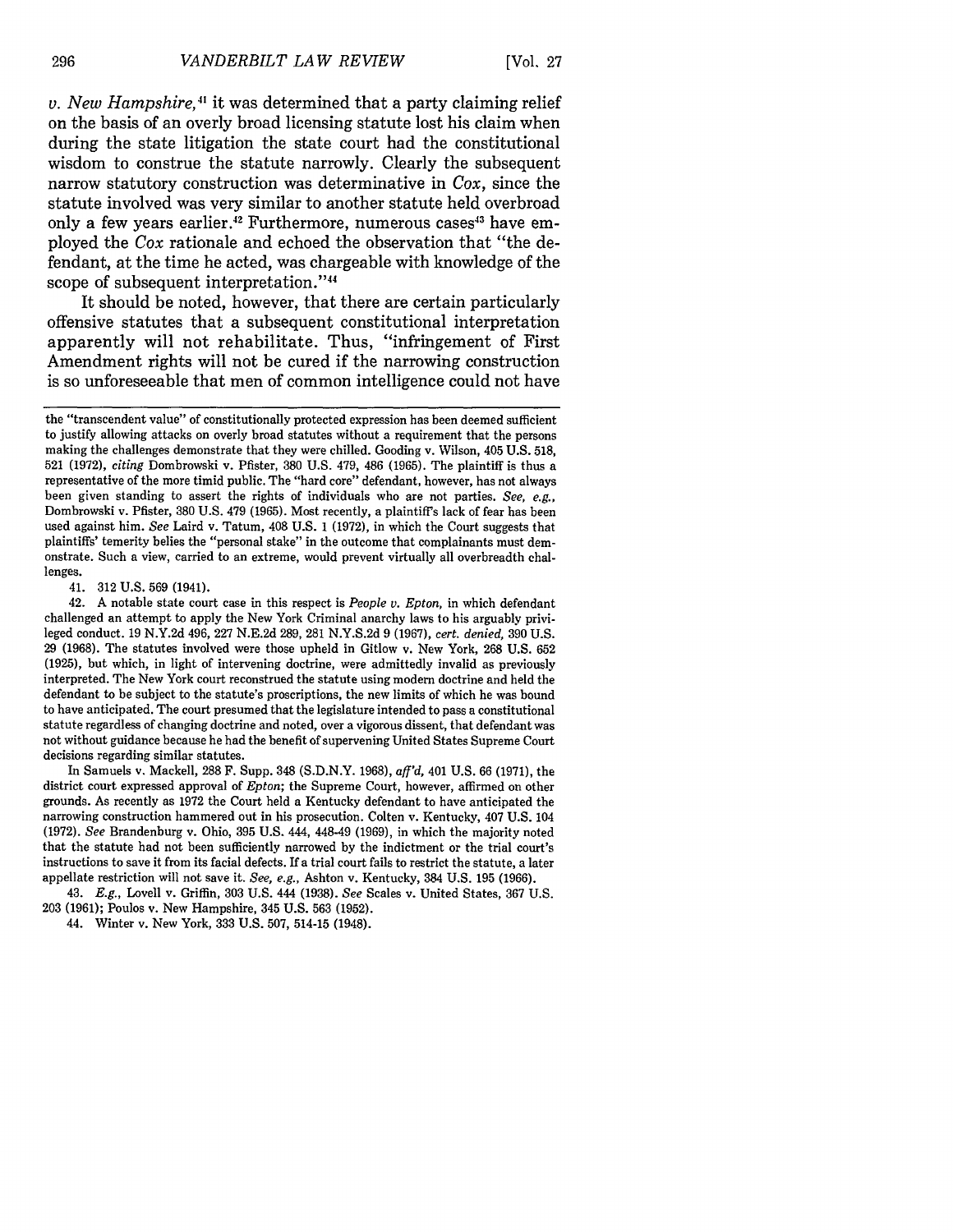realized the law's limited scope at the only relevant time, when their acts were committed **. . . . ,,15** This exception to the *Cox* approach appears, at first glance, to have been vital to the holding in *Shuttlesworth v. City of Birmingham.*<sup>46</sup> There, the licensing ordinance involved had been applied to Shuttlesworth's **1963** conduct and received an acceptable limiting construction in the Alabama courts four years later. The Supreme Court nevertheless rejected the State's contention that Shuttlesworth, like the defendant in *Cox,* should have anticipated the narrowing construction. To so hold, the Court stated, would be to demand an "extraordinary clairvoyance"<sup>47</sup> on the part of Shuttlesworth. The most critical factor, however, was not a refusal to require unnatural prescience of Shuttlesworth, but the fact that he, unlike Cox, had sought and been refused a license in a manner that indicated that the ordinance was being administered in bad faith.<sup>48</sup> There was positive evidence not of a chill (obviously Shuttlesworth was not chilled) but of abuse in the application of a too-broad ordinance.

The secondary nature of the chill rationale in overbreadth theory is further illustrated **by** the cases clustered around *Dombrowski v. Pfister."* The statute in *Dombrowski* was declared overbroad and its enforcement enjoined because, *inter alia,* the Court deemed the statute's breadth to be such that "no readily apparent construction suggests itself as a vehicle for rehabilitating the [statute] in a single prosecution **. . . . "0** To protect itself from such conduct as might be constitutionally proscribed within the scope of the statute, the state, short of relegislating, must simply

46. 394 **U.S.** 147 **(1969).**

47. The extraordinary nature of the foresight required might seem to derive from the time span between the application and the narrowing construction of the statute-a period of 4 years. **If** the defendant is to be held accountable before the construction, however, it should not matter how much time passes before the narrowing construction is made. He has already acted in any case. In fact, Supreme Court doctrine in **1963** would seem to provide a litigant with a firmer basis for prediction than was available to Cox in 1941.

48. 394 **U.S.** at **158-59.** *See* Walker v. City of Birmingham, **388 U.S. 307, 312** n.3 **(1967)** (Warren, **C.J.,** dissenting). In *Walker,* a case dealing with the same ordinance as *Shuttlesworth,* Chief Justice Warren suggested another ground of distinction from *Cox:* the language of the New Hampshire statutes was more susceptible to a narrowing construction than the Birmingham ordinance. The distinction, however, seems tenuous at best. *Cf.* Monaghan, *First Amendment "Due Process,* **" 83 HARv.** L. **Rv. 518,** 541 **(1970).**

49. **380 U.S.** 479 **(1965).**

**50.** *Id.* at 497. *Cf.* Broadrick v. Oklahoma, 413 **U.S. 601 (1973).** The Court suggests that the proper limits of the statute should be determined through "case-by-case analysis," the very sort of prolonged and piecemeal remedy found objectionable in *Dombrowski.*

<sup>45.</sup> Gregory v. Chicago, 394 **U.S. 111,** 121 **(1969)** (Black, **J.,** concurring). *See* Smith v. Cahoon, **283 U.S. 553, 565 (1931).** The inconsistency with which the Court applies the "fair notice" rationale in such cases has already been noted. *See generally* Note, *supra* note **35.**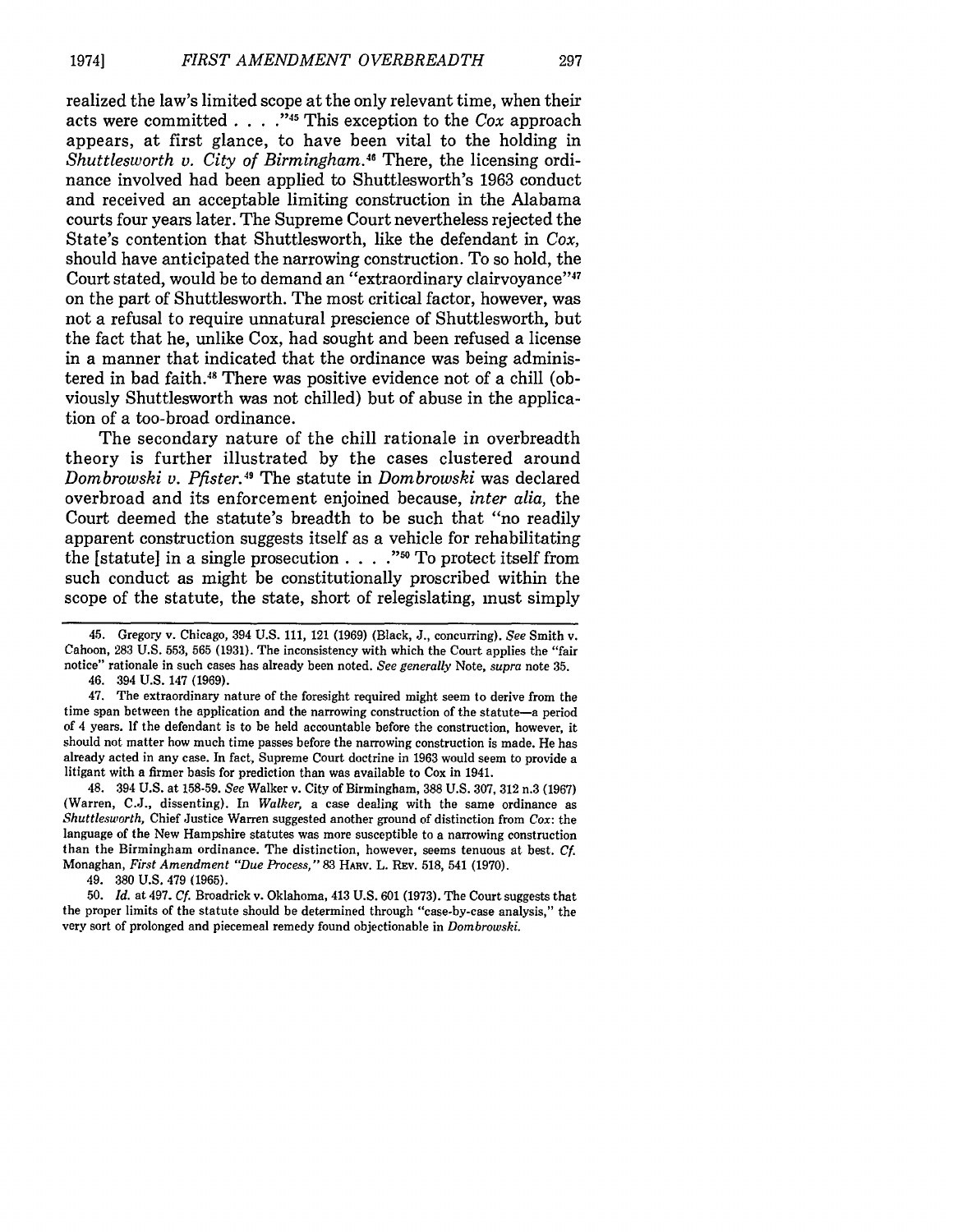assume the burden of obtaining a permissible narrowing construction in a noncriminal proceeding.<sup>51</sup> Furthermore, an acceptable limiting construction once obtained "may be applied to conduct occurring prior to the construction. **. .** provided such application affords warning . . . .<sup>752</sup> The Court again emphasized that it does not regard the chilling effect prior to the construction as sufficient by itself to require protection for persons previously deterred from constitutionally protected conduct by the statute. Yet obviously, even though the statute has been narrowly construed, its facial characteristics loom as large as ever to any timid citizen. As Justice Black later pointed out,

[t]he kind of relief afforded in *Dombrowski* **...** does not effectively eliminate uncertainty as to the coverage of the state statute and leaves most citizens with virtually the same doubts as before regarding the danger that their conduct might eventually be subjected to criminal sanctions.<sup>53</sup>

The cases of *Brown v. Louisiana*<sup>54</sup> and *Cox v. Louisiana*,<sup>55</sup> both of which concerned the same Louisiana breach of peace statute,<sup>56</sup> cast a slightly different light on the question of the prominence of the chilling effect in the overbreadth doctrine. In *Cox,* the Court looked to the statutory phrase "breach of the peace," which the Louisiana Supreme Court had previously construed as encompassing not only conduct intended to agitate, molest, or interrupt, but also conduct designed merely to arouse from a state of repose,<sup>57</sup> and relied on the phrase's overbreadth to provide an alternative ground<sup>58</sup> for invalidating the conviction. Yet in *Brown,* in which-in contrast

**52.** 380 U.S. at 491 n.7.

**53.** Younger v. Harris, 401 U.S. **37, 50-51** (1971). Justice Black proceeded to note that facial attacks are "fundamentally at odds with the function **of** the federal courts. . **. ."** 401 U.S. **at 52.** Absent an accompanying showing of bad faith in enforcement, sufficient irreparable harm to justify injunctive relief was not present. *See* text accompanying notes 84-86 *infra.*

- 54. 383 U.S. 131 (1966).
- 55. 379 U.S. 536 (1965).

56. **LA.** REv. **STAT. ANN.** § 14:103.1 (Supp. 1973). The statute identifies the kinds of conduct in particular places that will be regarded as disruptive of the peace.

57. 379 U.S. at 551.

<sup>51. 380</sup> U.S. at 491. A finding of unconstitutional overbreadth does not kill a statute for all time; it may be revitalized by later construction. *See, e.g.,* Shuttlesworth v. City of Birmingham, 394 U.S. 147, 153 (1969) (subsequent narrowing construction of parade permit ordinance revitalized the ordinance, but conviction for conduct under prior interpretation reversed). Later doctrinal or factual changes may also revitalize a statute. *See generally 0.* **FIELD,** THE EFFECT OF **AN** UNCONSTUTIONAL LAw (1935); 1 J. **SUTHERLAND,** STATUTORY **CON-**STRUTION 24 (4th ed. 1972); Nimmer, *A Proposal for Judicial Validation of a Previously Unconstitutional Law: The Civil Rights Act of 1875,* **65** COLUM. L. REv. 1394 (1965).

<sup>58.</sup> In *Broadrick v. Oklahoma,* however, the Court indicated that this "additional reason" for the reversal of the conviction in *Cox* was unnecessary to the disposition of the case, and noted that only one member of the Court in *Brown* relied on it. 413 U.S. 614 n.13.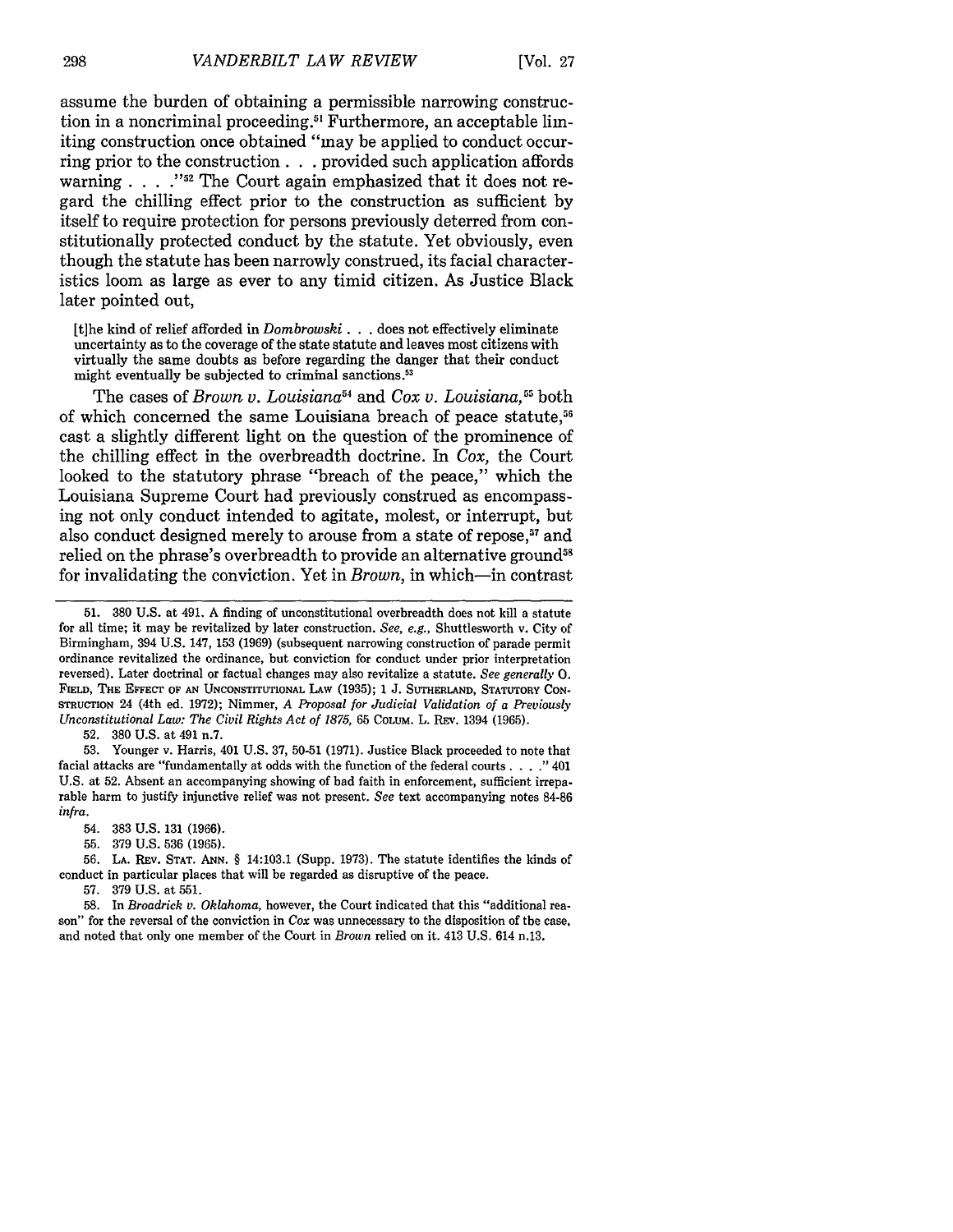to  $\cos$ —the alleged disturbance occurred in a public library rather than on a street, a subsequent challenge to the same statute failed, indicating that at least in regard to disturbances in public buildings, the statute had survived the overbreadth attack of *Cox.59* Logically, if the chilling effect had been of any significance in *Cox,* then the "chill" would have remained and required the invalidation of the statute in *Brown,* since the same "breach of the peace" phrase that was objectionable in *Cox* was applied to *Brown* with its terms-and hence its facial reach-unchanged.

These cases, then, suggest that the chilling element is at best of secondary significance in triggering the overbreadth doctrine. If an acceptable narrowing construction can frustrate the complainant and save the statute, or if the state, as suggested in *Dombrowski,* can obtain a limiting construction and then apply the statute to prelimitation conduct, it would seem that the real worry is not the chilling effect of the statute's terms, which after all remain the same, but rather the danger of improper application by administrative and judicial authorities-a danger that a narrowing construction can indeed mitigate. Identification of the Court's actual rationale is important, for if danger of indiscriminate application, rather than chill, is the determinative factor in a case then it can be expected that future decisions will depend more on an evaluation of the anticipated conduct of administrative officials than on an appraisal of the degree of public hesitancy that the statute may breed. Certainly, an examination of the breadth of administrative and judicial practices promises more tangible data than a search for evidence indicating a general chilling effect on the public. Furthermore, recent cases such as *Laird v. Tatum*<sup>61</sup> suggest that whatever its independent vitality may have been, the chilling effect argument will now encounter a less responsive Court.

#### *B. Paths of "Retreat"*

Recognition that the potential-administrative-abuse rationale

<sup>59.</sup> The survival of the statute was not clear, however, to Justice Brennan, who entered a separate concurring opinion contending that the statute was invalid in light of *Cox* because no intervening limiting construction or legislative revision of the statute had taken place since that decision, thus rendering the declaration of invalidity in *Cox* controlling. **383 U.S.** at 143- 46 (Brennan, **J.,** concurring).

**<sup>60.</sup>** Fortunately for the petitioners, the Court found that there was no evidence to sustain application of the breach of the peace statute to their conduct, and the convictions were reversed.

**<sup>61.</sup>** 408 **U.S. 1 (1972).** *See* Gunther, *Reflections on Robel: It's Not What the Court Does But the Way That It Did It,* 20 **STAN.** L. REv. 1140 **(1968).**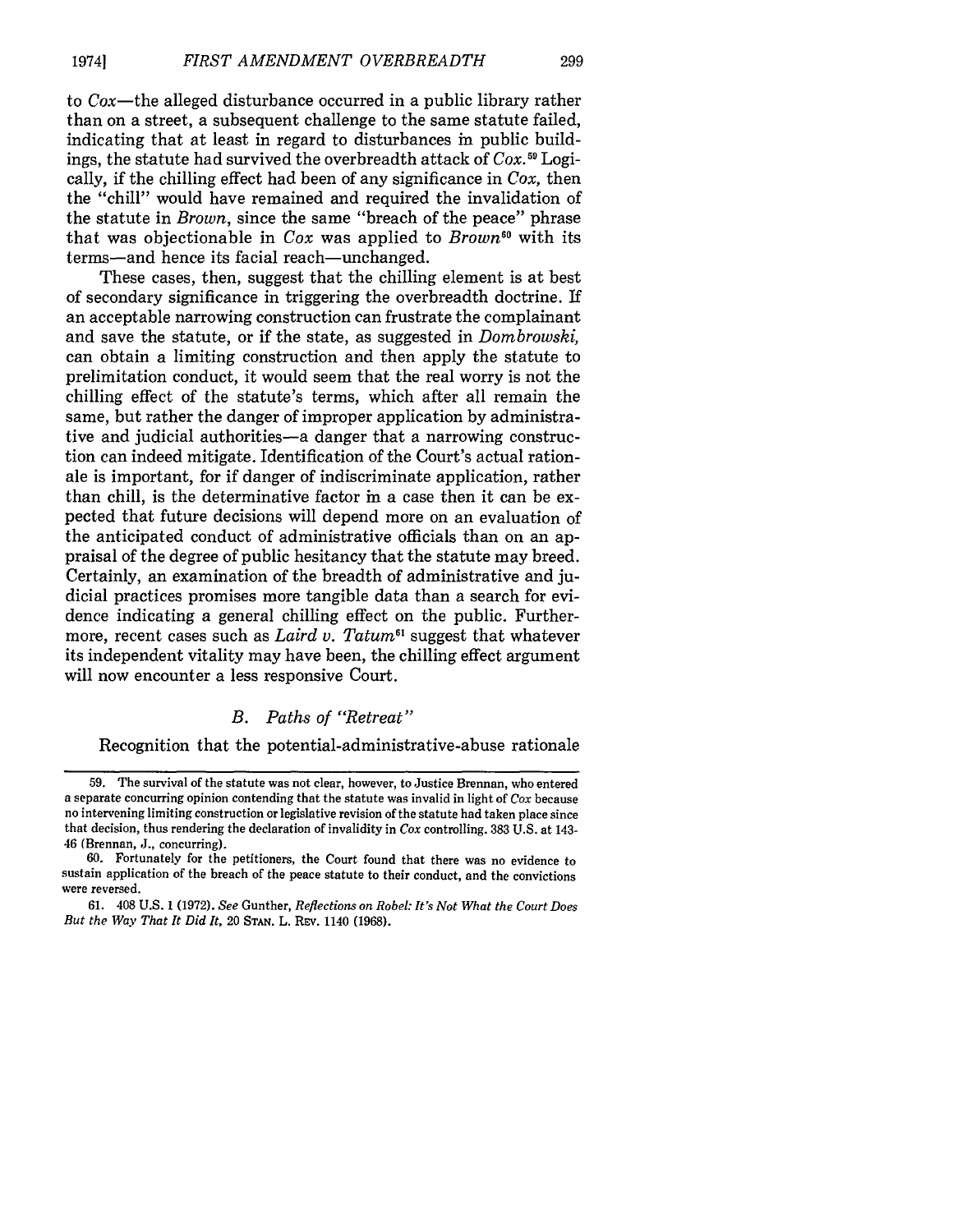has emerged as the central element in the overbreadth doctrine<sup>62</sup> provides a ready explanation of the Court's apparent retreat from its frequent employment of overbreadth analysis to invalidate statutes during the 1960's. With the gradual clarification of the secondary nature of the chilling effect rationale and the corresponding increased emphasis on the potential improper application of imprecise statutes, it is understandable that the Court would take an increasingly low-keyed approach to imperfection of bare statutory terms. Only rarely does a statute come to the Court bearing a precise meaning. Thus, there is often a willingness to read the best into the statute, and to presume that state officials will proceed in good faith. Absent apparent bad motives or behavior the statute will stand.

This approach, with its basic assumptions of constitutionality and good-faith enforcement, has its roots in those cases that deal with the process of interpreting statutes and predicting state administrative behavior. An examination of those cases presents a clearer view of the shift in direction that the *Broadrick* and *Letter Carriers* Court presaged.

*1. The Process of Statutory Interpretation. -The* Court noted in *Broadrick* that particularly where conduct and not merely speech is involved "the overbreadth of a statute must not only be real, but substantial as well . . . . "<sup>63</sup> At the very least the addition of a

A defensible theory of *ignorantia juris* must. **. .** find its origin in the central fact... that the meaning of the rules of substantive penal law is unavoidably vague, the degree of vagueness increasing as one proceeds from the core of the rules to their periphery. It is therefore possible to disagree indefinitely regarding the meaning of these words. But in adjudication, such indefinite disputation is barred because that is opposed to the character and requirements of a legal order . **. .** . Accordingly, a basic axiom of legal semantics is that legal rules do or do not include certain behavior; and the linguistic problem must be definitely solved one way or the other, on that premise. These characteristics of legal adjudication imply a degree of necessary reliance upon authority. . **..** The various needs are met by prescribing a rational procedure and acceptance of the decisions of the "competent" officials as authoritative. Such official declaration of the meaning of a law is what the law is, however circuitously that is determined.

J. HALL, **GENERAL PRINCIPLES** OF CRIMINAL **LAW** 382 (2d ed. 1960) Obviously, the "limitations in the English Language" have long been recognized.

<sup>62.</sup> *See* Note, *supra* note 35. The author notes that a not dissimilar dynamic, rather than lack of fair notice, is central to the vagueness doctrines. Moreover, the "chilling effect" danger, whatever its recent substance, seems to have met a less receptive brand of justice lately. *See, e.g.,* Laird v. Tatum, 408 U.S. 1, 13 & n.7 (1972).

Of course, the law has always had difficulty in requiring the legislature to draft its statutes in a manner comprehensible to a layman. After all, a minimum of 3 years education, much of it devoted to discerning what a legislature meant, is required for the practice of law. As Jerome Hall has noted:

<sup>63.</sup> Broadrick v. Oklahoma, 413 U.S. 601, 615 (1973).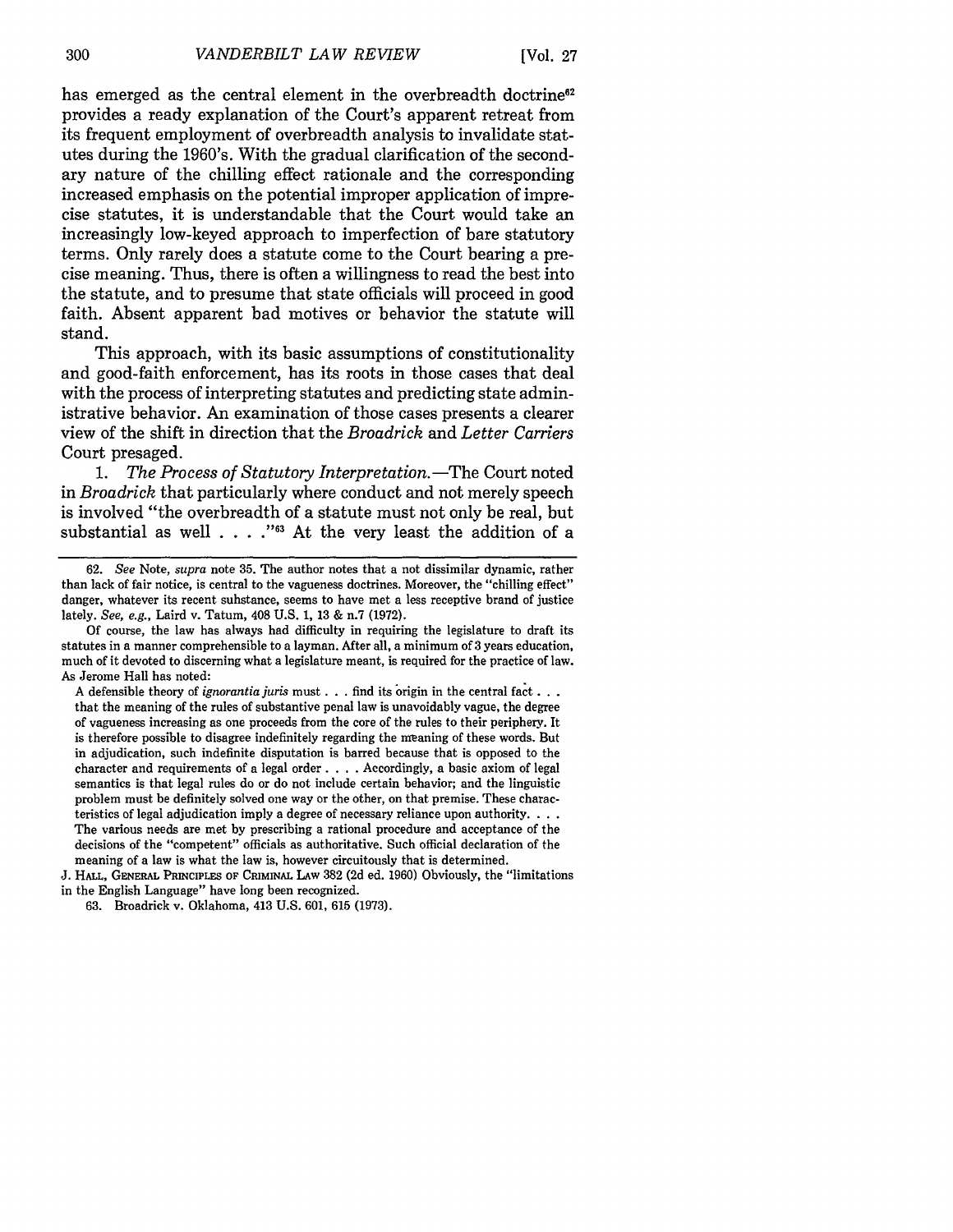substantiality requirement, even if all along implicit, connotes an attitude of greater leniency toward imprecise statutory drafting.<sup>64</sup> This lenient tenor was foreshadowed by the Court's treatment **of** the legislatively required oath considered in *Cole v. Richardson."5* The main objection in *Cole* was to the phrase "I will oppose the overthrow of the government. .**..** " In a four-to-three decision upholding the oath, the Court depicted the phrase as a mere amenity, essentially redundant to the preceding "uphold and defend" clause in the statute.<sup>66</sup> The tone of the opinion was essentially one of common sense, disdaining the imaginative spectres raised by the dissenters. Moreover, the Court simply refused to "presume that the Massachusetts legislature intended . . . to impose obligations of specific, positive action on oath takers."<sup>67</sup> Cole thus represents a refusal to presume anything but the best. Apparently only a showing of dire consequences will prompt the Court to require the use of less drastic means of achieving a valid legislative purpose.<sup>68</sup>

Another factor encouraging a sympathetic judicial review of legislation was noted by Justice Frankfurter in his dissent in *Winter v. New York. <sup>9</sup>*Justice Frankfurter argued that too great a receptivity to facial attack tends to ignore that "delicate and difficult" task confronting legislators.<sup>70</sup> If the Court is aware of the legislative problem of treading between language too specific to be protective and language too general to be informative — the difficulty that the

70. *Id.* at 525.

<sup>64.</sup> The contention that overbreadth must be substantial to be invalid is also found in Gooding v. Wilson, 405 U.S. 518, 528 (1972) (Burger, C. **J.,** dissenting). The idea seems to have drawn momentum from Note, *supra* note 26, in which it is proposed that "a law ought not to be struck down for overbreadth unless it lends itself to a substantial number of impermissible applications." *Id.* at 859. The author comments further that:

The idea of "substantial overbreadth" is problematical. Leading overbreadth opinions give little indication as to the degree of overbreadth which the Court has found fatal. Plainly it is not enough that a statute may be read to comprehend invalid applications under imaginable but highly extraordinary circumstances. A substantial overbreadth rule seems implicit in the rhetoric of chilling effect and less drastic means. A law that is not substantially overbroad is unlikely to have a drastic inhibitory impact.

*Id.* at 918. The author's comment seems, then, to be more descriptive than prescriptive. The willingness of the majority in *Broadrick* to emphasize "substantiality," which, as Justice Brennan points out, was always implicit, suggests more than a greater explicitness; rather it is a warning to litigants of greater judicial deference to legislative handiwork. 413 U.S. at 615, **6:30.**

<sup>65. 405</sup> U.S. 676 (1972).

**<sup>66.</sup>** *Id.* at 683-84.

<sup>67.</sup> *Id.* at 684.

<sup>68.</sup> *See generally* Note, *Less Drastic Means and the First Amendment,* 78 **YALE** L.J. 464 (1969).

<sup>69. 333</sup> U.S. 507, 520 (1948) (Frankfurter, J., dissenting).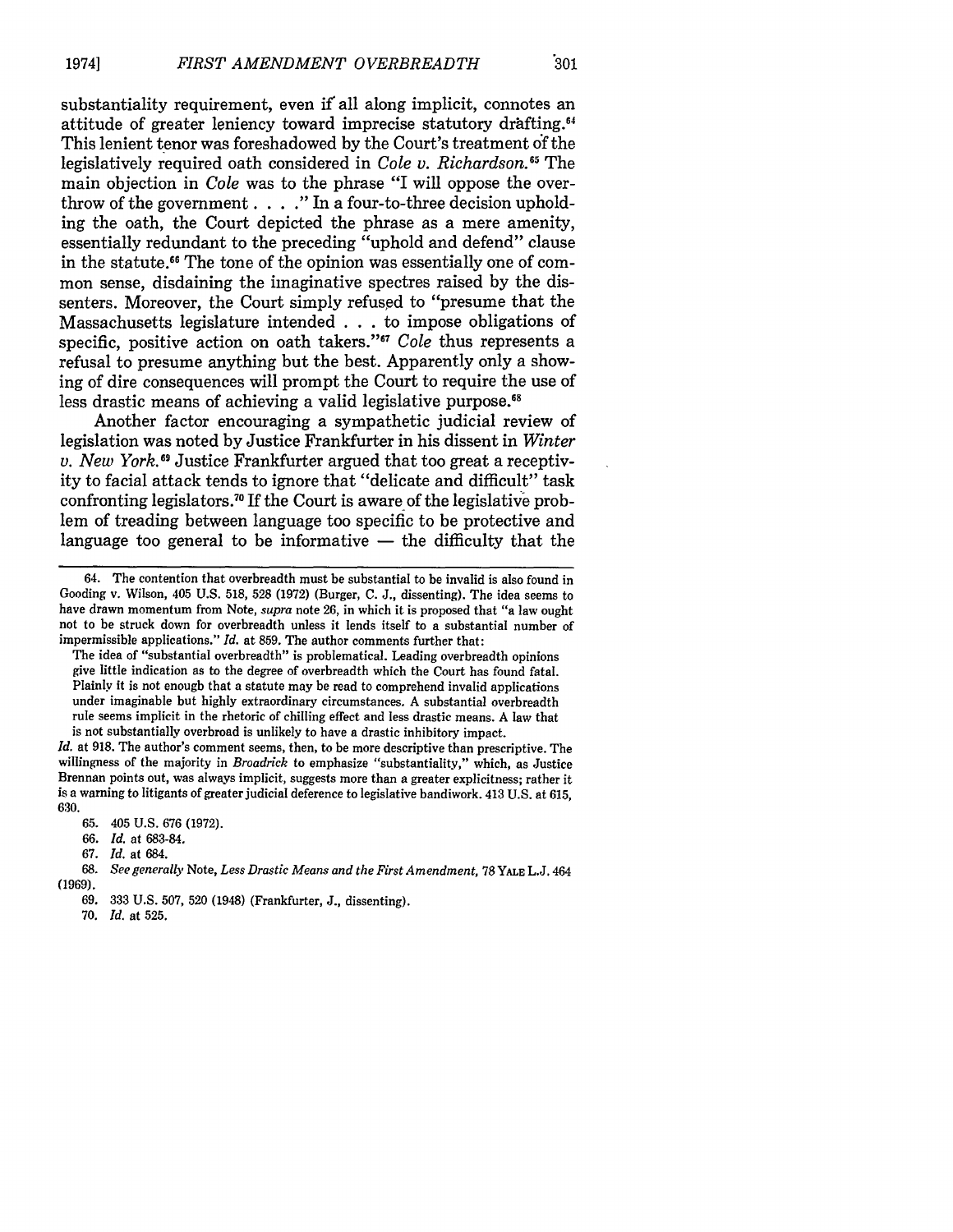*Letter Carriers* majority recognized when it emphasized the limits of language<sup>71</sup>—then the judiciary should necessarily be more lenient when construing the facial characteristics of a statute.<sup>72</sup> This leniency, however, is not without limit. Thus when a federal court is confronted with an authoritative state court interpretation of a statute, it is bound by that interpretation<sup>73</sup> in assessing the constitutionality of the statute. Nevertheless, frequently a statute comes to the Court with less than definitive state construction. Then, as Justice Frankfurter and the opinions in *Broadrick* and *Letter Carriers* suggest, the Court must do more than simply read the act. It must sort and weigh relevant legal materials and evidence of state action that demonstrate what the statutory construction is in practice.74 Furthermore, it appears this investigative process should now be undertaken by researchers fully attuned to all the problems of precise legislative drafting.

Perhaps the most frequently cited principle of statutory construction asserts that a statute should be construed, if possible, to save its constitutionality.<sup>75</sup> Of course, the limits of the judicial func-

73. *See, e.g.,* Grayned v. City of Rockford, 408 U.S. 104, 109-10 (1972); Cole v. Richardson, 405 U.S. 676, 697 (1972) (Marshall, J., dissenting); Gooding v. Wilson, 405 U.S. 518, 520 (1972), *citing* United States v. Thirty-Seven Photographs, 402 U.S. 363, 369 (1971); Ashton v. Kentucky, 384 U.S. 195 (1966); Garner v. Louisiana, 368 U.S. 157, 166 (1961); Terminiello v. Chicago, 337 U.S. 1, 4-5 (1949); Smith v. Cahoon, 283 U.S. 553 (1931); Smiley v. Kansas, 196 U.S. 447 (1905). Where the challenged statute is federal the impediment disappears since the Court is the arbiter of the statute's meaning. *See, e.g.,* Scales v. United States, 367 U.S. 203 (1961); Yates v. United States, 354 U.S. 298 (1957). There are, however, limits to construing even federal enactments. *See* United States v. Robel, 389 U.S. 258 (1967); Aptheker v. Secretary of State, 378 U.S. 500 (1964).

74. *See, e.g.,* Grayned v. City of Rockford, 408 U.S. 104, 110 (1972) (where the state court failed to clarify a provision's meaning, the Court must "extrapolate its allowable meaning" from the words of the ordinance itself, analogous statutes, and to some extent from the history of enforcement). A similar task of research confronted the Court in Gooding v. Wilson, 405 U.S. 518 (1972), discussed more fully *infra.*

75. *See, e.g.,* Schneider v. Smith, 390 U.S. 17 (1968); Aptheker v. Secretary of State, 378 U.S. 500, 515 (1964); Baggett v. Bullitt, 377 U.S. 360 (1964); United States v. National Dairy Prods. Corp., 372 U.S. 29 (1963); NAACP v. Button, 371 U.S. 415, 448 (1963) (Harlan, J., dissenting); Scales v. United States, 367 U.S. 203 (1961). While many of the cases in which the principle is recited concern federal legislation, federal courts, absent clarity in state court construction, must also interpret state statutes. "Construe to save" is a proper guiding principle in that process.

<sup>71.</sup> *See* text accompanying note 2 *supra.*

<sup>72.</sup> This theme, which is strong although implicit in *Broadrick,* has also found expression in other recent cases. The doctrine of vagueness, for example, is not to be considered "a principle designed to convert into a constitutional dilemma the practical difficulties in drawing criminal statutes both general enough to take into account a variety of human conduct and sufficiently specific to provide fair warning that certain kinds of conduct are prohibited." Colten v. Kentucky, 407 U.S. 104, 110 (1972). *See* Grayned v. City of Rockford, 408 U.S. 104 (1972); United States v. National Dairy Prods. Corp., 372 U.S. 29 (1963).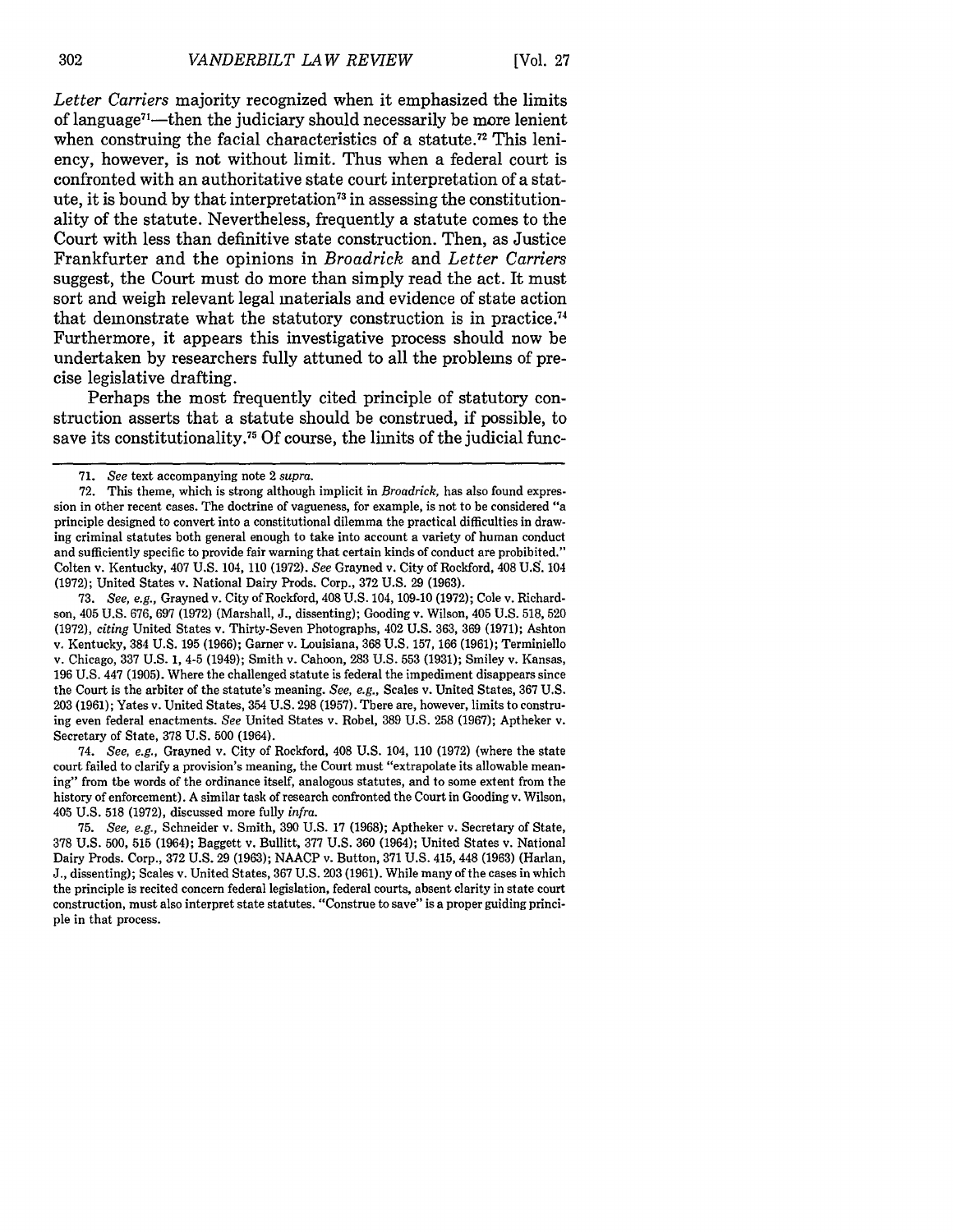303

tion circumscribe at some point the power to construe. Moreover, since the Court is dealing with first amendment preferred freedoms, some of the force of the general constitutional presumption disappears. Even if the statute loses a presumption of validity, however, a presumption that the legislature intended to enact a constitutional provision need not necessarily fall away as well. As the New York Court of Appeals observed in *Epton*,<sup>76</sup> it may be assumed that the legislature intended to enact a statute in harmony with the constitution. <sup>77</sup>

Among the techniques available to save potentially objectionable legislation is that of severing or excising the unconstitutional section. Dissenting in *NAACP v. Button,7 <sup>8</sup>*Justice Harlan complained that:

[T]he Court should excise only the ambiguous part of it, not strike down the enactment in its entirety. Our duty to respect state legislation, and to go no further than we must in declining to sustain its validity, has led to a doctrine of separability in constitutional adjudication, always followed except in instances when its effect would be to leave standing a statute that was still uncertain in its potential application.<sup>7</sup>

Despite protestations that the Court lacks authority to sever only invalid portions of state statutes, it is clear that when convenient the Court--within the normal limits of judicial authority<sup>80</sup> -can and will sever statutes to save at least a part of them.<sup>81</sup> So long as the trimmed statute retains rational integrity, the Court has succeeded in enforcing the legislative will, albeit to a limited extent, without at the same time ignoring individual liberties. "As applied" litigation involves the Court in a similar process of truncation **by** eliminating the invalid aspects of the statute as they arise. **Of** course if the statute is vague as well as overbroad it may be that excision is more problematic, since in such cases the line between interpreting and rewriting is especially hazy. **If,** however, only a matter of truncating sections or limiting applications is involved, the Court is merely enforcing the legislative will to its permissible length.

**79.** *Id.* at 468-69 (Harlan, **J.,** dissenting). *See* Elfbrandt v. Russell, 384 **U.S. 11, 19 (1966)** (White, **J.,** dissenting); Smith **v.** California, **361 U.S.** 147 **(1959).**

**<sup>76.</sup>** People v. Epton, **19 N.Y.2d** 496, **227 N.E.2d 829, 281 N.Y.S.2d** 9 **(1967),** *cert. denied,* **390 U.S.** 29 **(1968).**

**<sup>77.</sup>** *See* **Kleindienst v.** Mandel, 408 **U.S. 753 (1972).**

**<sup>78. 371</sup> U.S.** 415 **(1963).**

**<sup>80.</sup>** *See generally* 2 **J. SUTHERLAND, STATUTORY CONSTRUCTION** §§ 2401-19 **(3d** ed. 1943).

**<sup>81.</sup>** *See* **Stern,** *Separability and Separability Clauses in the Supreme Court,* **51 HARV.** L. **REV. 76 (1937);** *cf.* **57 CALIF.** L. **REv.** 240 **(1969); 61 HARV.** L. REv. **1208** (1948). *See also* Sedlar, *Standing to Assert Constitutional Jus Tertii in the Supreme Court,* **71 YALE L.J. 599 (1962).**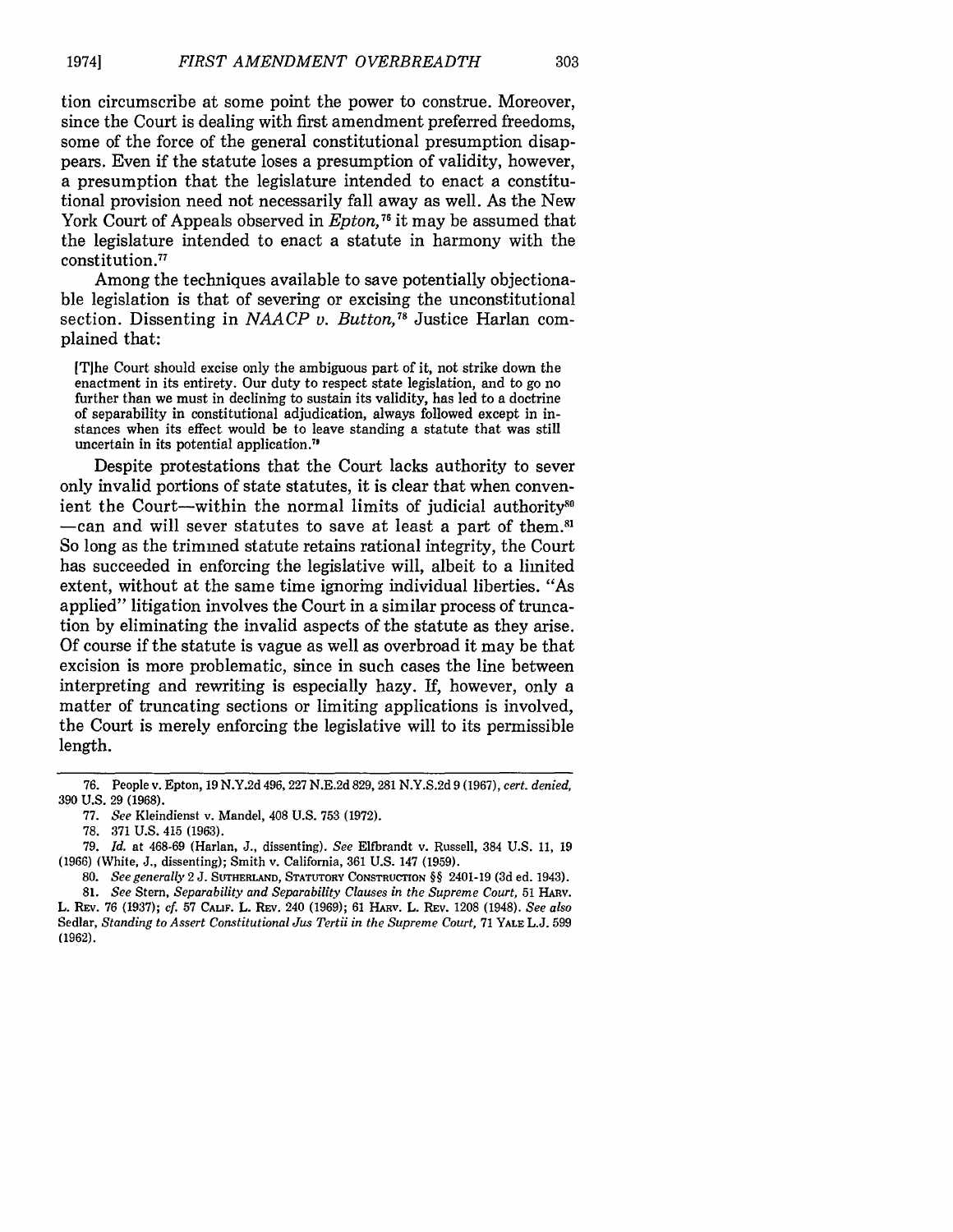One commentator has suggested that the Court comfortably can excise only in an area where clear lines between permissible and impermissible proscription can be identified.<sup>82</sup> Regardless of the  $ex$ tent to which this is true, it may still be said that while outer limits of acceptable prohibitions in the first amendment area may be hazy, it is somewhat easier to identify the inner core of prosecutable conduct and at the very least excise the remainder.<sup>83</sup>

2. Predicting State Behavior.—Predicting the likely operation of a statute requires consultation of legislative history, an inquiry into the good-faith observance by local courts of evolving constitutional doctrine, and an examination of administrative performance **.8** The inquiry is aimed at discovering whether there is evidence to indicate that the state will abuse the potentially harmful flexibility provided by the allegedly overbroad statute. This examination, if *Broadrick* is a guide to the future, will begin with a presumption of good faith and diligent awareness of constitutional protections on the part not only of legislatures, but also of courts and administrators as well. Significantly, this requirement of arguable overbreadth *plus* evidence of bad faith practice is similar to the requirements in cases such as *Younger v. Harris85* that deal with. the propriety of intrusion into ongoing state criminal proceedings. The parallel is not chance. Both cases rest on the same brand of federalism: an increasing trust in state officials, at least to the extent of giving them an opportunity to act.

The Court's presumption that the legislature intended to promulgate a constitutional statute has already been noted as a factor enabling it to avoid striking down the statute. Furthermore, when necessary the Court may search legislative history for indications of the good-faith intent of the legislature.<sup>86</sup> A similar approach is used

<sup>82.</sup> Note, *supra* note 26, at 882. Among the rare examples of areas where a per se line is said to exist is that of defamation. In Grayned v. City of Rockford, 408 U.S. 104, 121 (1972), Justice Douglas's dissent suggests, however, that the application of the challenged provision in the case at bar cannot be ignored. This suggestion would seem to blur all distinction between "as applied" and facial attacks. Cf. Laird v. Tatum, 408 U.S. 1, 13 n.7 (1972); Gooding v. Wilson, 405 U.S. 518, 528 (1972) (Burger, C.J., dissenting) (the chill ought to appear from the facts before the Court).

<sup>83.</sup> Or the Court may, as in *Broadrick,* leave it for another day.

<sup>84.</sup> It should be noted that the emphasis on the latter factors, particularly, reflects the proposition that it is potential abuse rather than "chill" that is at the root of the overbreadth doctrine.

<sup>85. 401</sup> U.S. 37 (1971). *See* Wisconsin v. Constantineau, 400 U.S. 433, 439 (1971) (Burger, C.J., dissenting).

<sup>86.</sup> Such a search is central to *Letter Carriers. See* Barenblatt v. United States, 360 U.S. 109, 117-18 (1959), in which the Court reconstructs the history of the Hatch Act.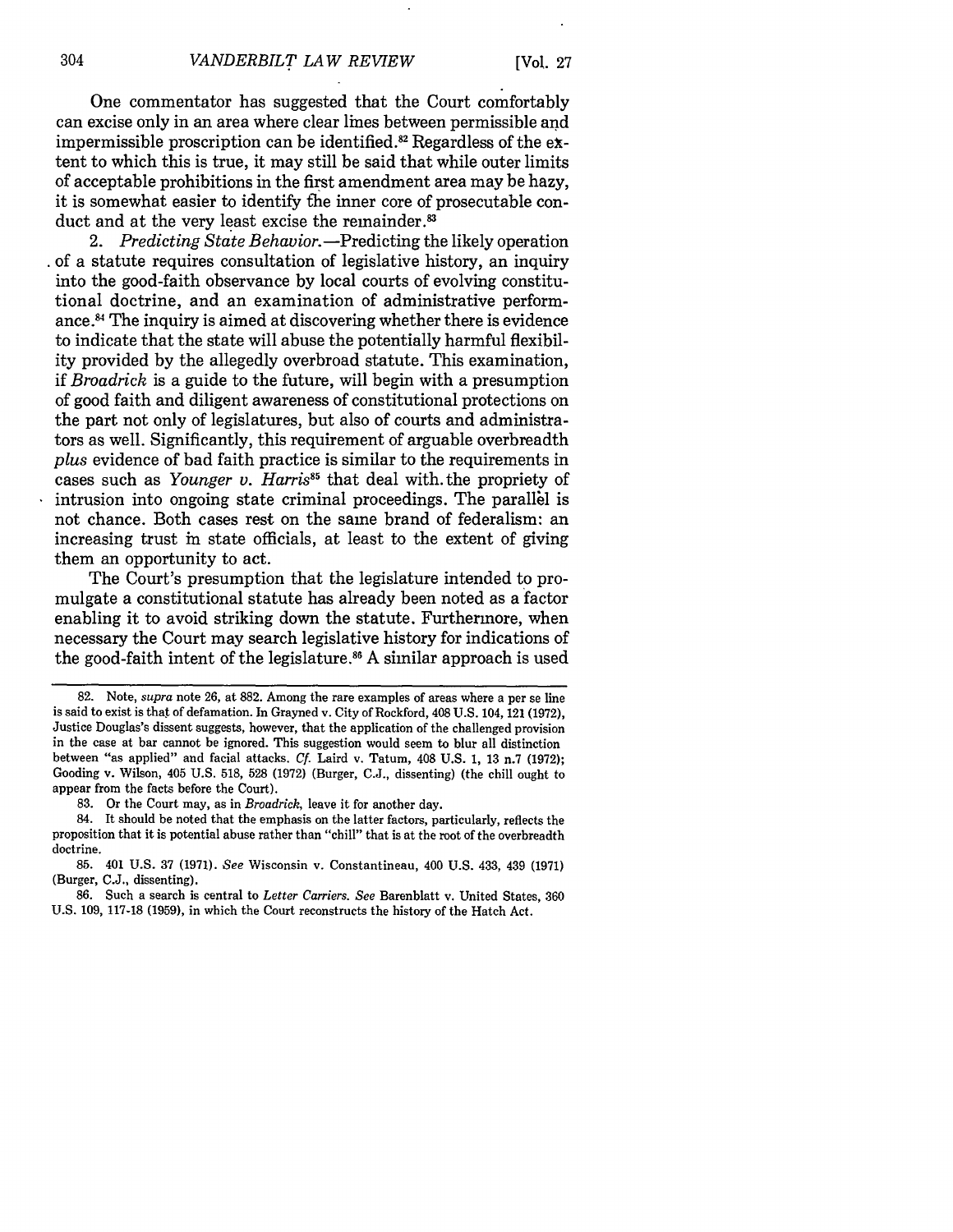in determining the good faith of state courts. In his concurring opinion to *Whitney v. California*,<sup>87</sup> Justice Brandeis was not disposed to invalidate the California syndicalism act despite what must have appeared to him to be its objectionable features.<sup>88</sup> Instead, Brandeis merely supposed that the clear and present danger test was part of the statute, although the defendant had the burden of putting it in issue. This approach carries with it substantial faith that state courts will accord proper deference to constitutional doctrine in dealing with the breadth of the statute's bare terms. As recently as 1972, in *Grayned v. City of Rockford*,<sup>89</sup> the Court, when faced with an ordinance lacking the gloss of state-court clarification, was willing to say: "[W]e think it proper to conclude that the Supreme Court of Illinois would interpret the. **. .** ordinance to prohibit only actual or imminent interference with the 'peace or good order' of the school."<sup>90</sup> That is, evidence demonstrated that Illinois courts had, in construing other statutes, properly attended to the limits of state power to regulate speech or speech-related activities. This trust is in line with what the Court stated in *Dombrowski* as the general rule: "It is generally to be presumed that state courts and prosecutors will observe constitutional limitations as expounded by this Court. . **. .""** While the 1960's may have seen a tendency to devour the rule" in the exceptional case, *Broadrick* suggests that a greater

89. 408 U.S. 104 (1972).

90. *Id.* at 111-12.

91. Dombrowski v. Pfister, 380 U.S. 479,484 (1965). In *Dombrowski,* however, bad-faith conduct constituting irreparable harm was found.

92. Authority for the "general rule" is substantial. In Time, Inc. v. Hill, 385 U.S. 374, 397 (1967), the Court, rather than overturn the New York privacy statute involved, was able to remand with confidence, inasmuch as the New York court "has been assiduous in construing the statute to avoid invasion of the constitutional protections of speech and press. We, therefore, confidently expect that the New York courts will apply the statute consistently with the constitutional command.'

In Fox v. Washington, 236 U.S. 273, 277 (1915), Justice Holmes deemed it proper to presume that the state would construe its statute "in such a way as to avoid doubtful constitutional questions **.... "** He saw "no reason to believe that the statute [would] be stretched beyond that point" of validity. Implicit in Holmes' view is the proposition that the burden of overcoming the presumption that the state court will observe proper limits is upon the party challenging the statute. A similar vein is found in Garner v. Board of Pub. Works, 341 U.S. 716, 724 (1951):

We assume that scienter is implicit in each clause of the oath. As the city has done nothing to negative this interpretation, we take for granted that the ordinance will be so read to avoid raising difficult constitutional problems . **...**

Similarly, in Douglas v. Jeannette, 319 U.S. 157, 165 (1943), the Court assumed, absent

<sup>87. 274</sup> U.S. 357 (1927).

<sup>88.</sup> That a later court would have deemed the statute overbroad is suggested in Brandenburg v. Ohio, 395 U.S. 444 (1969). *See In Re* Harris, 20 Cal. App. 3d 632, 97 Cal. Rptr. 844 (Ct. App. 1971) (revealing that California has taken that view of its own statute).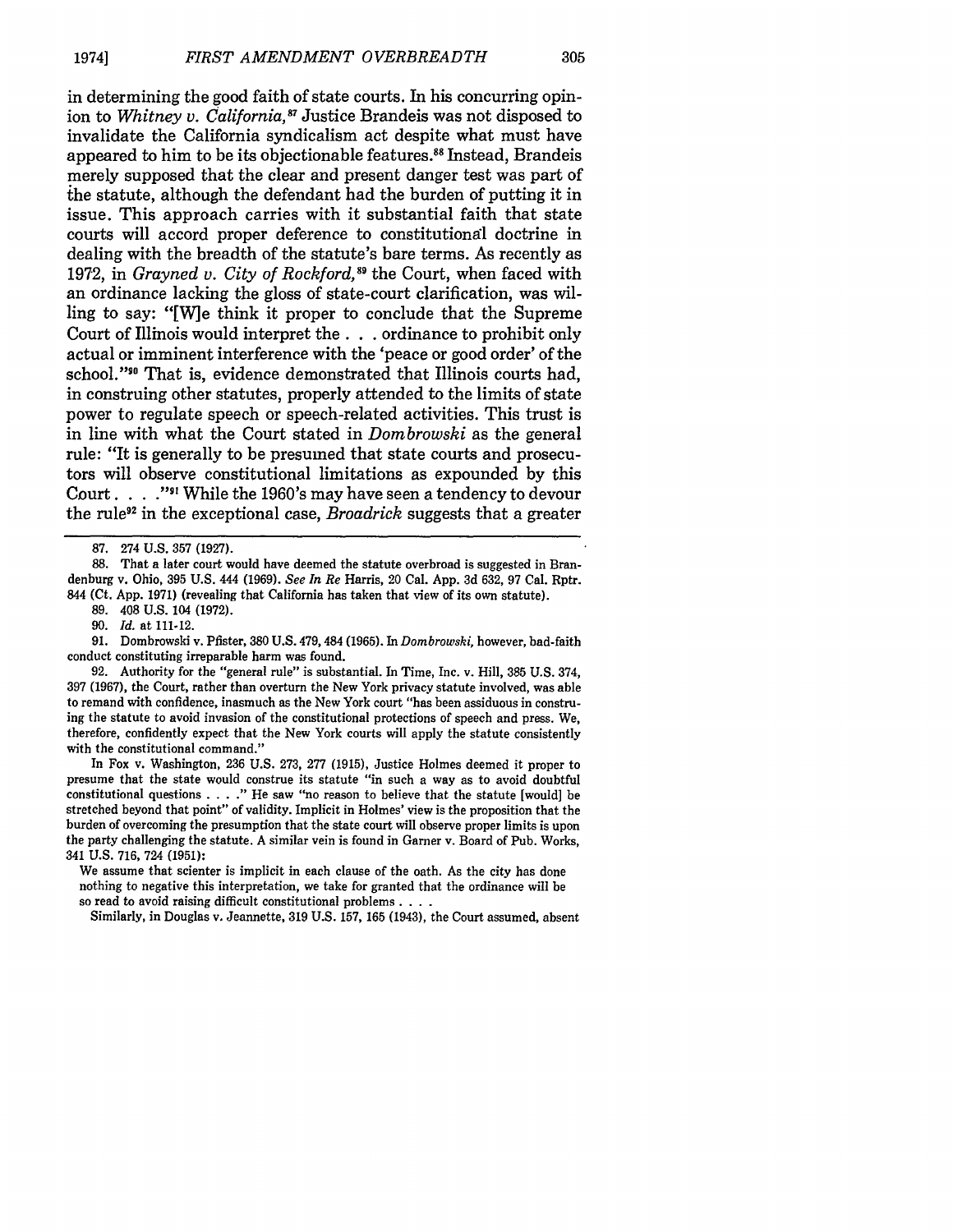observance of the "general rule" is predictable. It is clear that the Court has not always demanded evidence that the state will not properly limit its imperfect statutory terms.<sup>93</sup> It should be realized. however, that the rule remains available for use by justices who wish to avoid what they perceive as a recent propensity to invalidate state statutes.

The adherents and detractors of the rule are starkly arrayed in *Gooding v. Wilson*,<sup>94</sup> the dissenting opinions of which may be seen as especially notable harbingers of *Broadrick* and *Letter Carriers.* In *Gooding,* the Court was faced with a facial attack on a Georgia breach of peace statute<sup>95</sup> that had never received a clear state explication.<sup>96</sup> In attempting to understand the proper scope of the statute, the Court searched the dictionary<sup>97</sup> as well as Georgia cases, the majority of which were decided prior to 1920, to determine the likely treatment the statute would receive in Georgia courts. The majority found a less than satisfactory answer and held the Georgia law unconstitutional. To the dissenters, however, the sources, particu-

**93.** *See, e.g.,* Baggett v. Bullitt, 377 U.S. **360** (1964). "Well-intentioned prosecutors and judicial safeguards do not neutralize the vice of a vague law." *Id.* at 373.

94. 405 U.S. 518 (1972).<br>95. GA. Cope Ann. § 26-6303 (1963): "Any person who shall, without provocation, use to or of another, and in his presence... opprobrious words or abusive language, tending to cause a breach of the peace. **. .** shall be guilty of a misdemeanor." For the amended statute see **GA. CODE ANN.** § 26-2610 (1972).

96. *See, e.g.,* Wilson v. State, 223 Ga. 531, 156 S.E.2d 446 (1967), in which the Georgia Supreme Court, in a brief opinion sustaining Wilson's conviction, failed to give an adequate interpretation of the statute. It noted merely that "[tihe language **. . .** conveys a definite meaning as to the conduct forbidden, measured by common understanding and practice." *Id.* at 448. This disdain may have been the evidence of lack of constitutional diligence that prompted the Court to declare the statute overbroad.

97. 405 U.S. at 525.

evidence to the contrary, that the import of its holding in Murdock v. Pennsylvania, 319 U.S. **105** (1943), would not be missed by the state. *See* Lake Carriers' Ass'n v. MacMullan, 406 U.S. 498 (1972); Perez v. Ledesma, 401 U.S. 82, 93 (1971) (Brennan, J., concurring in part dissenting in part); Wisconsin v. Constantineau, 400 U.S. 433, 439, 443 (1971) (Burger, C.J., & Black, J., dissenting); Harman v. Forssenius, **380** U.S. 528, 534 (1965); Harrison v. NAACP, **360** U.S. 167, 178 (1959); Speiser v. Randall, 357 U.S. **513** (1958); Wieman v. Updegraff, 344 U.S. 183 (1952). While it is recognized that some of the cases cited are "abstention" cases, the comity interest germane to federal cases treating state legislation is readily transferable to cases not involving the question of abstention. This was a major point of contention in Walker v. City of Birmingham, 388 U.S. **307** (1967), in which the petitioners' contempt conviction was sustained because, *inter alia,* he had failed to seek judicial relief from an arguably invalid injunction. In such a context the Court admonished that "[it cannot be presumed that the Alabama courts would have ignored the petitioners' constitutional claims," absent a showing to the contrary. *Id.* at 319. Such a demonstration was made later in Shuttlesworth v. City of Birmingham, 394 U.S. 147 (1969), a case dealing with the same ordinance.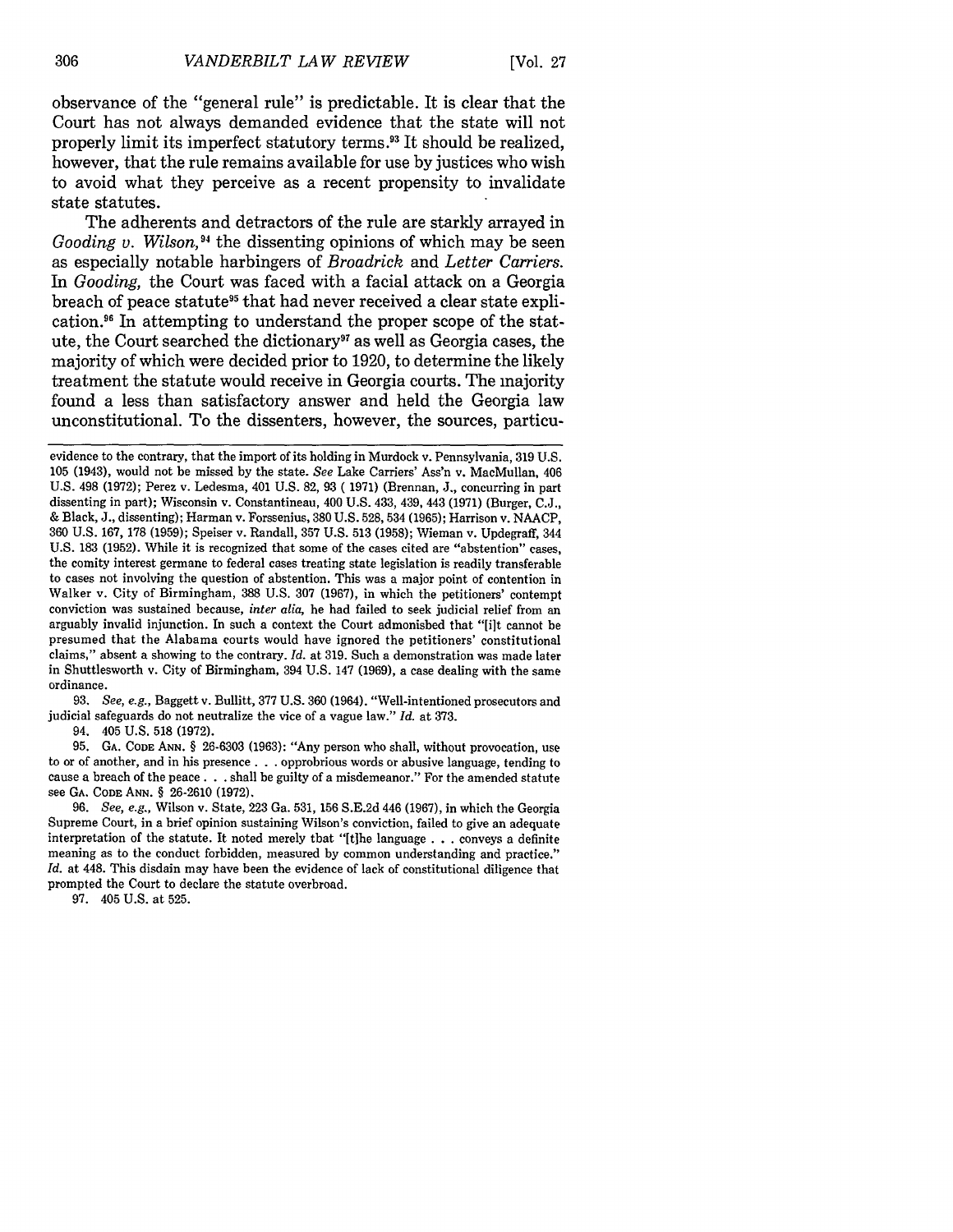307

larly the *pre-Chaplinsky*<sup>98</sup> cases, were a wholly inadequate base for the assumption that Georgia was not tending its constitutional obligations." But perhaps of signal importance is the footnote in Chief Justice Burger's dissent:

Even assuming that the statute, on its face, were impermissibly overbroad, the Court does not satisfactorily explain why it must be invalidated in its entirety. To be sure, the Court notes that "we lack jurisdiction authoritatively to construe state legislation." But that cryptic statement hardly resolves the matter. The State of Georgia argues that the statute applies only to fighting words that *Chaplinsky* holds may be prohibited, and the Court apparently agrees that the statute would be valid if so limited. The Court should not assume that the Georgia courts, and Georgia prosecutors and police, would ignore a decision of this Court sustaining appellee's conviction narrowly and on the explicit prem-<br>ise that the statute may be validly applied only to "fighting words".... Where such a clear line defining the area of constitutional application is available, the fact that the Court cannot authoritatively construe the state statute to excise its unconstitutional applications should make us more, not less, reluctant to strike it down on its face. This is especially so when the Court, by relying on old Georgia cases to bolster its conclusion virtually concedes that the plain language does not offend the First Amendment.<sup>100</sup>

This statement deserves setting out at length for it may be taken as something of a manifesto of the new view of overbreadth adjudication that blooms in *Broadrick* and *Letter Carriers.* In fact, the Chief Justice's view seems almost reserved in light of the ample precedents previously noted. Interestingly, the statement refers to trust properly to be accorded not only state courts but to state prosecutors and police as well. This reference points to another source of information available to assay the good practice *vel non* of the state: administrative practice and pronouncement.

This source is central to the resolution in *Broadrick* and *Letter Carriers,* both of which advert to administrative practice and interpretation as authoritative evidence of governmental good faith. Notable in this respect is the Court's willingness in *Law Students Civil Rights Research Council, Inc. v. Wadmond*,<sup>101</sup> to ignore the blatantly objectionable terms of the New York bar admission applications in deference to "[1]ong usage in New York and elsewhere [which] has given well-defined contours to this requirement, which

100. 405 U.S. at 533 n.\*.

101. 401 U.S. 154 (1971).

<sup>98.</sup> Chaplinsky v. New Hampshire, 315 U.S. 568 (1942).

<sup>99.</sup> Justice Blackmun, in his dissent, complained:

If this is what the overbreadth doctrine means, and if this is what it produces, it urgently needs re-examination. The Court has painted itself into a corner from which it, and the States, can extricate themselves only with difficulty.

<sup>405</sup> U.S. at 537. In fact, the tools of extrication were already at hand. All that was needed was to convince enough justices to use them.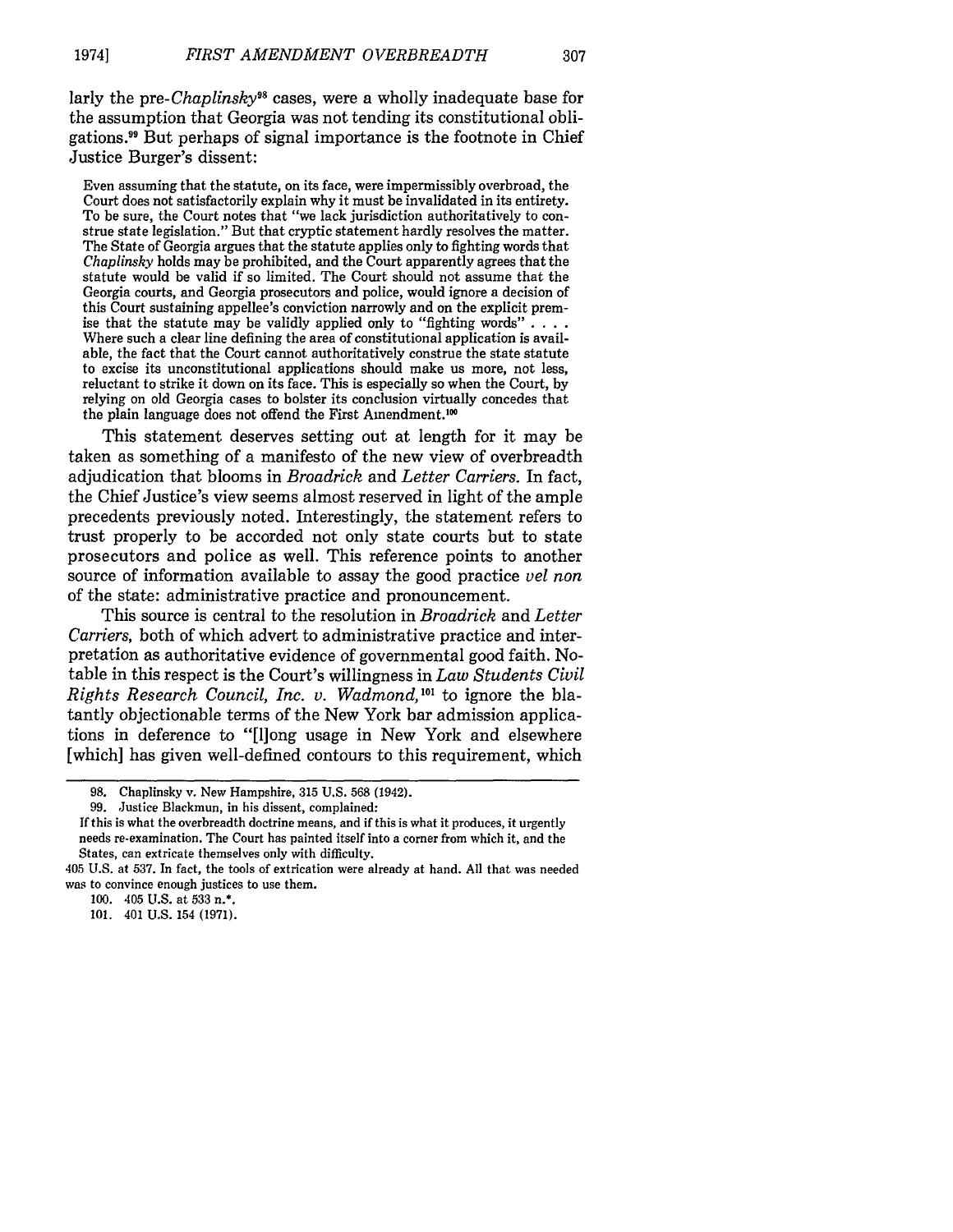[Vol. **27**

the [state has] construed narrowly as encompassing no more than 'dishonorable conduct relevant to the legal profession.' **102** It apparently was a similar inquiry into administrative practices elsewhere, with different results, that shifted Justice Stewart to the side of those voting to invalidate in the companion cases to *Wadmond.'°3 Wadmond,* therefore, is unusual because the regulations, although by their bare terms flying in the face of reasonably clear constitutional doctrine, were nonetheless saved by worthy and sensitive administration.<sup>104</sup> While *Wadmond* is hardly the first case<sup>105</sup> to emphasize the importance of adminstrative actions, its result strongly reinforces the thesis that administrative practices are the predominant factor ih a determination of overbreadth.

Occasionally the search for state habits may be quite subtle. Thus, the Court noted in upholding the challenged support oath in *Cole v. Richardson*<sup>106</sup> that the absence of perjury prosecutions in the 25-year history of the oath, the spectre of which was raised by appellee, indicated that her fears were imagined.<sup>107</sup> So also, "daily use" may give statutory language "a content that conveys to any interested person a sufficiently accurate concept of what is forbidden."<sup>108</sup>

#### III. **CONCLUSION**

*In Broadrick,* Justice White suggests that the willingness of the Court in the past to accord standing to litigants to raise the overbroad aspects of a statute without regard to their own conduct'depended on a "judicial prediction or assumption" regarding the threat to liberty that the statute posed.<sup>109</sup> The spirit with which the Court makes such predictions would appear to be determinative not

<sup>102.</sup> *Id.* at 159.

<sup>103.</sup> *See In Re* Stolar, 401 U.S. 23, 31 (1971) (Stewart, J., concurring); Baird v. State Bar, 401 U.S. 1, 9 (1971) (Stewart, J., concurring).

<sup>104.</sup> It is most difficult to justify such a decision if "chilling effect" is the central dynamic of overbreadth. *Cf.* Communist Party of Indiana v. Whitcomb, 94 **S.** Ct. 656 (1974) (state officials' inflexibility evidenced a less than sensitive awareness of constitutional doctrine leading to the downfall of state candidate's loyalty oath).

<sup>105.</sup> *See, e.g.,* Ehlert v. United States, 402 U.S. 99, 105 (1971); Keyishian v. Board of Regents, 385 U.S. 589, 621 (1967) (Clark, J., dissenting); McNeese v. Board of Educ., 373 U.S. 668, 678 (1963) (Harlan, J., dissenting); Konigsberg v. State Bar, 366 U.S. 36 (1961); Konigsberg v. State Bar, 353 U.S. 252 (1957); **Cf.** National Ass'n of Letter Carriers v. United States Civil Serv. Comm'n, 346 F. Supp. 578, 585 (D.D.C. 1972) (MacKinnon, J., dissenting).

<sup>106. 405</sup> U.S. 676, 685 (1972).

<sup>107.</sup> In this regard, the most famous example is Poe v. Ullman, 367 U.S. 497 (1961).

<sup>108.</sup> Kovacs v. Cooper, 336 U.S. 77, 79 (1949). *See* Terminiello v. Chicago, 337 U.S. 1, 13 (1949) (Jackson, **J.,** dissenting); Winters v. New York, 333 U.S. 507, 520 (1948) (Frankfurter, J., dissenting).

<sup>109. 413</sup> U.S. at 612.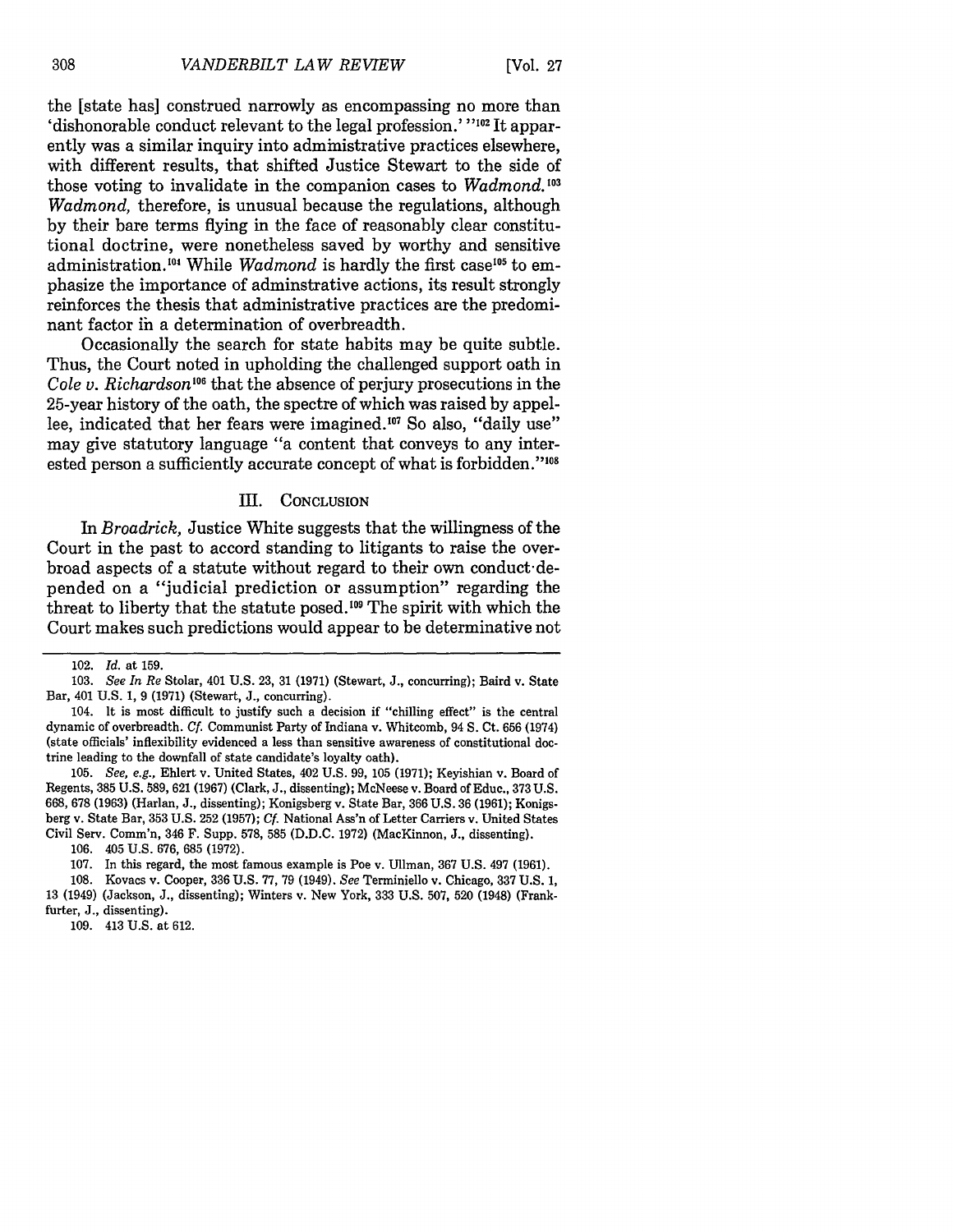309

only of the underlying standing issue but of the overbreadth claim as well.<sup>110</sup> The key to discovering the paths by which the Court is "retreating" from its overbreadth holiday of the sixties lies in the recognition that the central dynamic of overbreadth is the peril posed by standardless administration rather than the threat of a chilling effect on first amendment rights. That recognition enables one to see that past cases are cluttered with sources other than the statutes themselves that were searched by the Court in an effort to "predict" whether the danger of overbreadth was great enough to call for radical treatment.

Of course, the Court will still look, although apparently with a most hospitable eye, at the statute's terms. The inspection will be predicated, however, on a tolerant awareness of the difficulties of the drafter's task and the limits of the language. Since the examination of words in a vacuum has always been less than satisfactory, the court must choose between presuming and imagining the worst, or presuming and searching for the best, and it apparently is selecting the latter. Unless a convincing showing of danger-a record of inattention to constitutional standards, for example-is made, the overbreadth attack will fail."' Absent evidence of judicial, legislative, or administrative insensitivity to constitutional doctrine, the Court will apparently trust in the good-faith attention of state officials to safeguard civil liberties. The chill resulting from the facial language of the statute alone will be less frequently sufficient to invalidate legislation. Indeed, overbreadth plus grounds for predicting less than good constitutional faith will have to coincide.

As has been suggested with respect to other aspects of the Warren era's jurisprudence,<sup>112</sup> the unprincipled and impressionistic traits inherent in the overbreadth doctrine left a less than sturdy edifice for liberty. Rather than reversing substantive doctrine, a task requiring special temerity among purportedly restrained jurists, the new Court majority has utilized the numerous potential

112. *See, e.g.,* R. **McCLOSKEY, THE MODERN SUPREME COURT 258 (1972);** Gunther, *Foreword: In Search of Evolving Doctrine on a Changing Court: A Model For a Newer Equal Protection, 86 HARV. L. REV. 1, 3-4 (1972); Israel, Elfbrandt v. Russell: The Demise of the Oath?,* **1966 SuP. CT. REV. 193;** Torke, Book Review, **6** IND. L. **REV.** 624 **(1973).**

**<sup>110.</sup>** *As Broadrick* exemplifies, a more restrained approach to overbreadth may take less explicit form than an express finding that a statute is not overbroad. The Court may avoid the question by simply applying the "traditional rules" of standing and denying review.

<sup>111.</sup> In this respect, the friendly atmosphere created by the Court for states facing overbreadth challenges to obscenity statutes should be noted. *See* Miller v. California, 413 v. Stone, 94 S. Ct. 190 (1973); Hess v. Indiana, 94 S. Ct. 326 (1973). These cases appear to attest to a growing inhospitality to facial attacks.